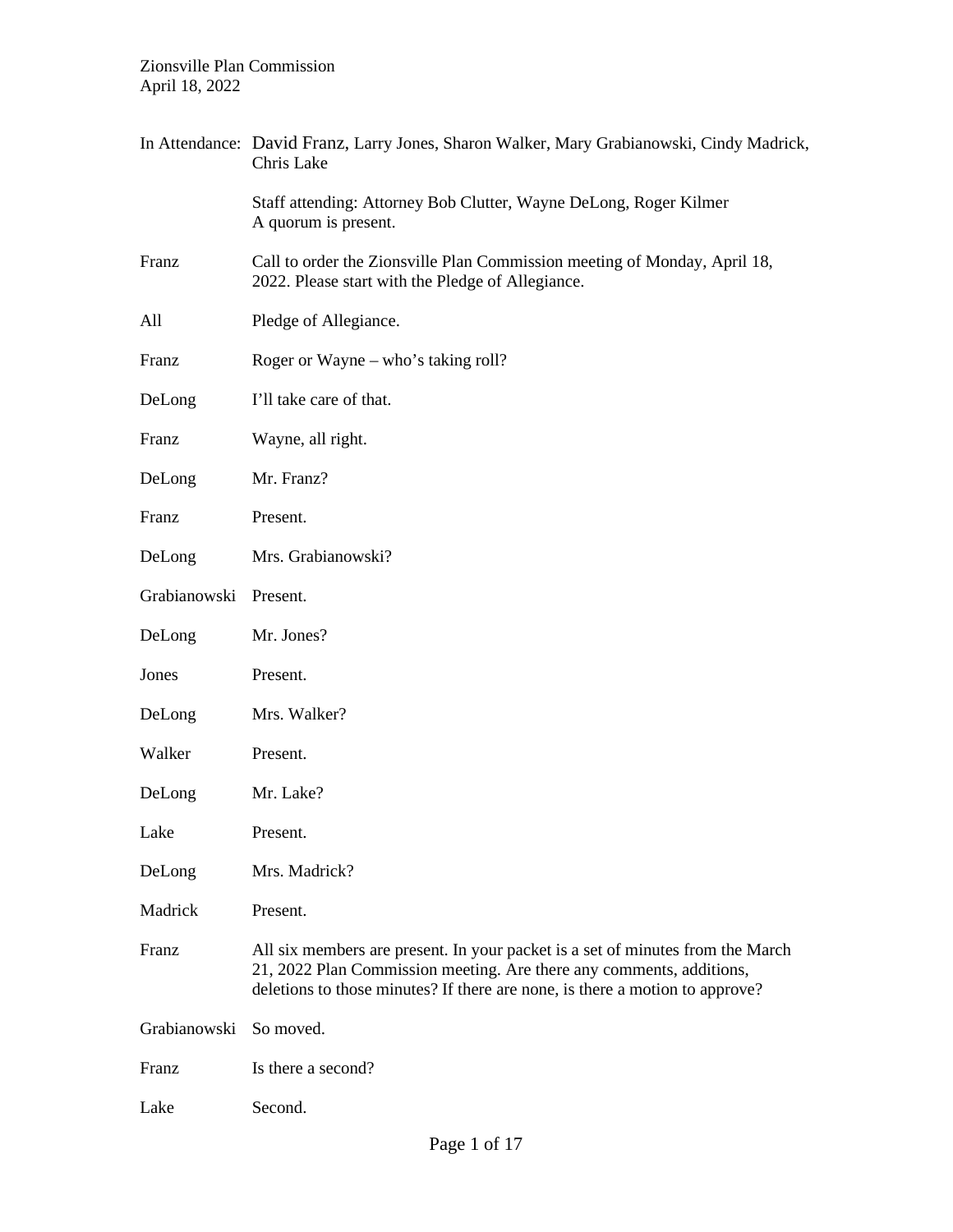| Franz        | All in favor signify by aye.                                                                                                                                                                                                                                                                                                                                                                                                                                                                 |
|--------------|----------------------------------------------------------------------------------------------------------------------------------------------------------------------------------------------------------------------------------------------------------------------------------------------------------------------------------------------------------------------------------------------------------------------------------------------------------------------------------------------|
| All          | Aye.                                                                                                                                                                                                                                                                                                                                                                                                                                                                                         |
| Franz        | Opposed by nay.<br>[No response]                                                                                                                                                                                                                                                                                                                                                                                                                                                             |
|              | Motion carries 6-0 those are approved. At this point in time, is there anybody<br>online who would be, want to be recognized in the minutes? No one? All right.                                                                                                                                                                                                                                                                                                                              |
| Franz        | Um, Zelonis – what's her first name?                                                                                                                                                                                                                                                                                                                                                                                                                                                         |
| Grabianowski | Sally.                                                                                                                                                                                                                                                                                                                                                                                                                                                                                       |
| Lake         | Sally.                                                                                                                                                                                                                                                                                                                                                                                                                                                                                       |
| Franz        | Sally Zelonis? Okay. Um, all right. We have a continuance request Docket<br>Number 2022-15-RP, The Club at Holliday Farms/Replat of Holliday Farms<br>Section 2, Lot F28, 10571 Pete Dye Ridge, Zionsville, Petition for the Approval<br>of a Replat of Holliday Farms, Section 2, Lot F28 to reduce the platted front<br>setback line in the Holliday Farms (PUD) Planned Unit Development Zoning<br>District. Is there anybody present or this just a request from them – Wayne?<br>Roger? |
| Kilmer       | I was under the impression someone was going to be online but –                                                                                                                                                                                                                                                                                                                                                                                                                              |
| Franz        | Okay. There she is.                                                                                                                                                                                                                                                                                                                                                                                                                                                                          |
| DeLong       | No, this is Heather James – next matter.                                                                                                                                                                                                                                                                                                                                                                                                                                                     |
| Franz        | Oh next matter, okay.                                                                                                                                                                                                                                                                                                                                                                                                                                                                        |
| Clutter      | RDC attorney.                                                                                                                                                                                                                                                                                                                                                                                                                                                                                |
| Franz        | Okay. My mistake. Um -                                                                                                                                                                                                                                                                                                                                                                                                                                                                       |
| Kilmer       | It appears no one is online. I thought there was going to be someone online to<br>represent.                                                                                                                                                                                                                                                                                                                                                                                                 |
| Franz        | Okay. All right.                                                                                                                                                                                                                                                                                                                                                                                                                                                                             |
| Kilmer       | They have submitted a, a request for this continuance.                                                                                                                                                                                                                                                                                                                                                                                                                                       |
| Franz        | Okay. Is there any discussion to this matter? If not, is there a motion to continue<br>this to May $16th -$ is that correct? Monday, May $16th$ Plan Commission meeting?                                                                                                                                                                                                                                                                                                                     |
| Grabianowski | I move that we continue it until Monday, May 16 <sup>th</sup> .                                                                                                                                                                                                                                                                                                                                                                                                                              |
| Franz        | Is there a second?                                                                                                                                                                                                                                                                                                                                                                                                                                                                           |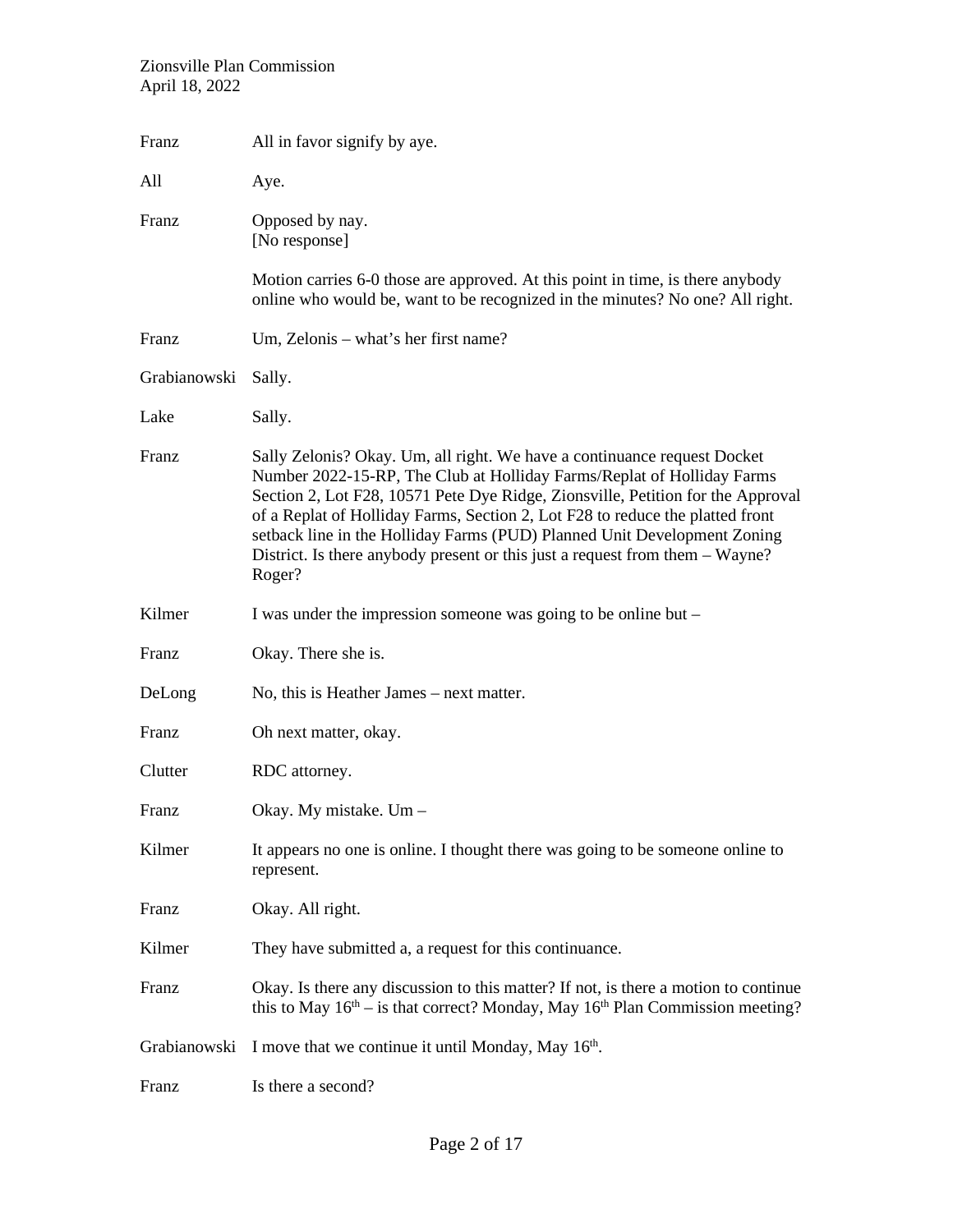| Walker | Second.                                                                                                                                                                                                                                                                                                                                                                                                                                                                                                                                                                                                                                                                                                                                                                                                                                                                                                                                                                                     |
|--------|---------------------------------------------------------------------------------------------------------------------------------------------------------------------------------------------------------------------------------------------------------------------------------------------------------------------------------------------------------------------------------------------------------------------------------------------------------------------------------------------------------------------------------------------------------------------------------------------------------------------------------------------------------------------------------------------------------------------------------------------------------------------------------------------------------------------------------------------------------------------------------------------------------------------------------------------------------------------------------------------|
| Franz  | Any discussion? All in favor signify by aye.                                                                                                                                                                                                                                                                                                                                                                                                                                                                                                                                                                                                                                                                                                                                                                                                                                                                                                                                                |
| All    | Aye.                                                                                                                                                                                                                                                                                                                                                                                                                                                                                                                                                                                                                                                                                                                                                                                                                                                                                                                                                                                        |
| Franz  | Opposed by nay.<br>[No response]                                                                                                                                                                                                                                                                                                                                                                                                                                                                                                                                                                                                                                                                                                                                                                                                                                                                                                                                                            |
|        | Motion is continued. Um, on to New Business. Docket Number 2022-24-MPR,<br>Zionsville Redevelopment Commission, 11500-12065 North Michigan Road,<br>Zionsville, Adoption of Plan Commission Order regarding establishment of an<br>Economic Development Area/approval of Declaratory Resolution and Economic<br>Development Plan (EDP) for the Michigan Road Economic Development Area.<br>Petitioner present online. Please proceed.                                                                                                                                                                                                                                                                                                                                                                                                                                                                                                                                                       |
| Lake   | Mr. Franz, I need to recuse myself of this matter.                                                                                                                                                                                                                                                                                                                                                                                                                                                                                                                                                                                                                                                                                                                                                                                                                                                                                                                                          |
| Franz  | Okay. Thank you.                                                                                                                                                                                                                                                                                                                                                                                                                                                                                                                                                                                                                                                                                                                                                                                                                                                                                                                                                                            |
| DeLong | And Mr. Franz I'm happy to start with a quick introduction –                                                                                                                                                                                                                                                                                                                                                                                                                                                                                                                                                                                                                                                                                                                                                                                                                                                                                                                                |
| Franz  | Okay.                                                                                                                                                                                                                                                                                                                                                                                                                                                                                                                                                                                                                                                                                                                                                                                                                                                                                                                                                                                       |
| DeLong | But certainly on your screen is Heather James with Ice Miller. She serves with<br>the Redevelopment Commission here as, as support legal for their efforts.<br>Certainly the matter that's in front of you is associated in part with The Farm.<br>Certainly it's a PUD project that some of you recall from $10$ – nearly 10 years<br>ago as, as a project. Certainly here we are today talking about the creation of an<br>Economic Development Area which both encapsulates this property as well as<br>extends northerly along Michigan Road, uh, to a terminus at, uh, I believe, it's<br>Greenfield Avenue and per the maps. Certainly this effort is one that you may<br>recall this, this process some of you may recall from prior, prior exercises – last<br>was 2019 with the creation of the Holliday Farms TIF area but stopping there<br>with that quick introduction certainly now turning to Ms. James to walk through<br>the technical side of, of what's in front of you. |
| Franz  | All right. Thank you.                                                                                                                                                                                                                                                                                                                                                                                                                                                                                                                                                                                                                                                                                                                                                                                                                                                                                                                                                                       |
| James  | Thanks Wayne. Uh, before you you have $a -$                                                                                                                                                                                                                                                                                                                                                                                                                                                                                                                                                                                                                                                                                                                                                                                                                                                                                                                                                 |
| Franz  | Heather would you introduce yourself, address please.                                                                                                                                                                                                                                                                                                                                                                                                                                                                                                                                                                                                                                                                                                                                                                                                                                                                                                                                       |
| James  | My address? Sure. Hi. I'm -                                                                                                                                                                                                                                                                                                                                                                                                                                                                                                                                                                                                                                                                                                                                                                                                                                                                                                                                                                 |
| Franz  | Name and address yeah.                                                                                                                                                                                                                                                                                                                                                                                                                                                                                                                                                                                                                                                                                                                                                                                                                                                                                                                                                                      |
| James  | Heather James with Ice Miller, uh, bond counsel to the Town and my address is<br>2122 North Alabama Street in Indianapolis. Okay. So before you this evening is<br>an Order to consider approval of the Declaratory Resolution that was adopted by<br>the Redevelopment Commission on March 28 <sup>th</sup> and then attached to that                                                                                                                                                                                                                                                                                                                                                                                                                                                                                                                                                                                                                                                      |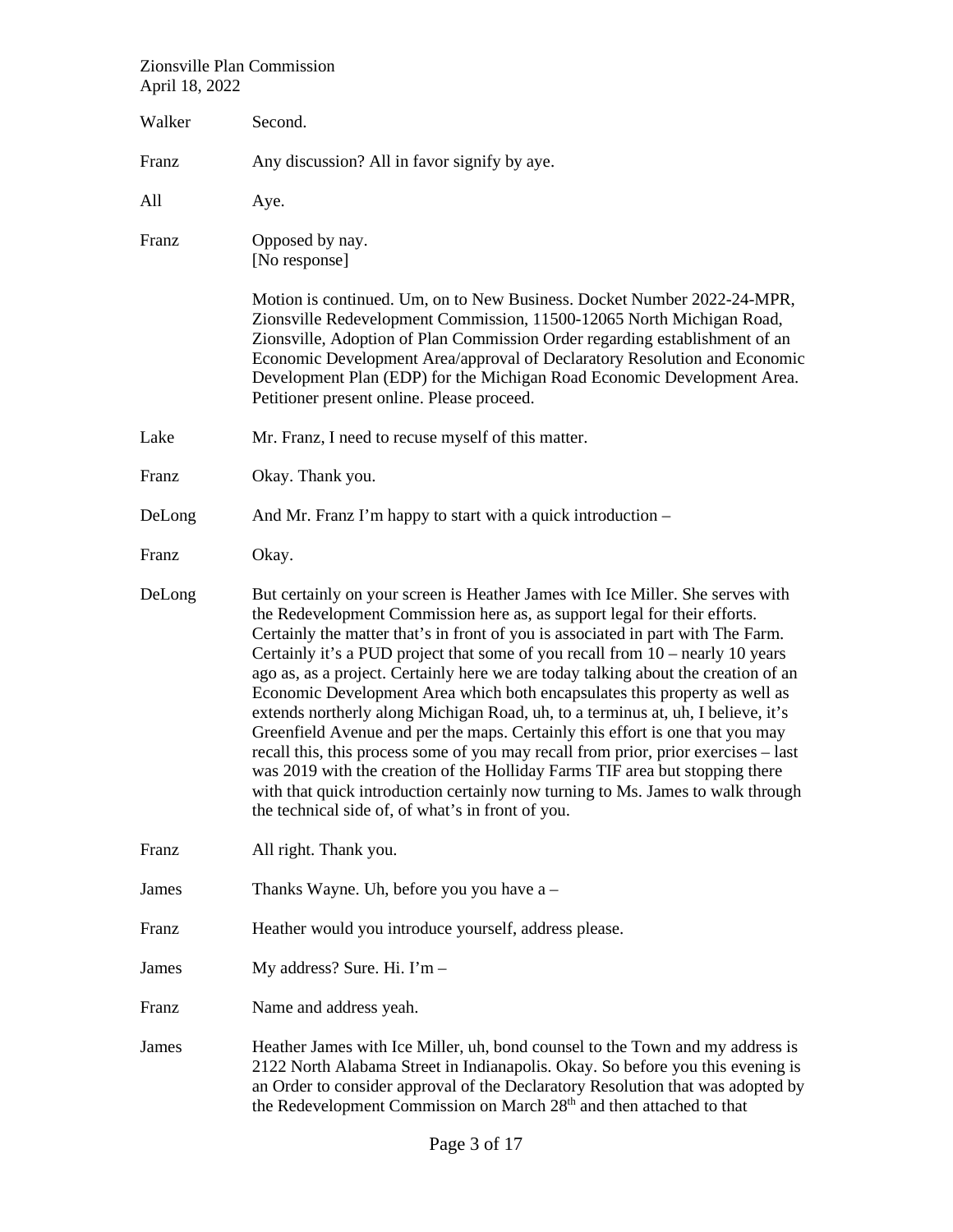|        | Declaratory Resolution is also an Economic Development Plan creating this new<br>Michigan Road Economic Development Area. So just so that you're aware of the<br>process, the first step in the process was adoption of that Resolution by the<br>Redevelopment Commission. The second step is to come before you all for you<br>to consider whether or not that Resolution and the plan attached thereto conform<br>to the plan for development for the Town. Assuming that you feel comfortable<br>that it does conform, then we'd ask you to consider approval of this Order this<br>evening and then we would move forward with, um, a Town Council Resolution<br>approving your Plan Commission Order and then we would move along to<br>publishing a notice to have a confirmatory Resolution and a public hearing of the<br>Redevelopment Commission and at that point we'd go back to the Council to<br>adopt one more Resolution and then this Economic Development Area and the<br>allocation areas therein would be officially created and we would submit notice<br>to both the County Recorder and to the DLGF so that everybody is aware of what<br>we've done. I'm happy to answer any questions that you might have about the<br>process, the Order, the Resolution or the Economic Development Plan. |
|--------|-----------------------------------------------------------------------------------------------------------------------------------------------------------------------------------------------------------------------------------------------------------------------------------------------------------------------------------------------------------------------------------------------------------------------------------------------------------------------------------------------------------------------------------------------------------------------------------------------------------------------------------------------------------------------------------------------------------------------------------------------------------------------------------------------------------------------------------------------------------------------------------------------------------------------------------------------------------------------------------------------------------------------------------------------------------------------------------------------------------------------------------------------------------------------------------------------------------------------------------------------------------------------------------------------------------------------|
| Franz  | All right. Thank you.                                                                                                                                                                                                                                                                                                                                                                                                                                                                                                                                                                                                                                                                                                                                                                                                                                                                                                                                                                                                                                                                                                                                                                                                                                                                                                 |
| James  | Sure.                                                                                                                                                                                                                                                                                                                                                                                                                                                                                                                                                                                                                                                                                                                                                                                                                                                                                                                                                                                                                                                                                                                                                                                                                                                                                                                 |
| Franz  | Anybody have questions or comments on this matter? Wayne, I'm assuming<br>when this was first approved way back when this was all part of the consideration<br>- this was something that was going to occur?                                                                                                                                                                                                                                                                                                                                                                                                                                                                                                                                                                                                                                                                                                                                                                                                                                                                                                                                                                                                                                                                                                          |
| DeLong | The creation of an EDA -                                                                                                                                                                                                                                                                                                                                                                                                                                                                                                                                                                                                                                                                                                                                                                                                                                                                                                                                                                                                                                                                                                                                                                                                                                                                                              |
| Franz  | Yeah.                                                                                                                                                                                                                                                                                                                                                                                                                                                                                                                                                                                                                                                                                                                                                                                                                                                                                                                                                                                                                                                                                                                                                                                                                                                                                                                 |
| DeLong | TIF for this area has always been something that's been talked about. Certainly<br>the actions have taken a little longer to get here so to speak than what you<br>normally have seen.                                                                                                                                                                                                                                                                                                                                                                                                                                                                                                                                                                                                                                                                                                                                                                                                                                                                                                                                                                                                                                                                                                                                |
| Franz  | Okay.                                                                                                                                                                                                                                                                                                                                                                                                                                                                                                                                                                                                                                                                                                                                                                                                                                                                                                                                                                                                                                                                                                                                                                                                                                                                                                                 |
| Walker | Was it always to go this far north as it has? Because I, I wasn't on the Council or<br>the Commission then.                                                                                                                                                                                                                                                                                                                                                                                                                                                                                                                                                                                                                                                                                                                                                                                                                                                                                                                                                                                                                                                                                                                                                                                                           |
| DeLong | No. The, the original conversation was focused on the, uh, The Farm -                                                                                                                                                                                                                                                                                                                                                                                                                                                                                                                                                                                                                                                                                                                                                                                                                                                                                                                                                                                                                                                                                                                                                                                                                                                 |
| Walker | Okay.                                                                                                                                                                                                                                                                                                                                                                                                                                                                                                                                                                                                                                                                                                                                                                                                                                                                                                                                                                                                                                                                                                                                                                                                                                                                                                                 |
| DeLong | The 58 acres – but certainly with, you know, a lot, many things have happened<br>over the last 10 years and this certainly seemed like a great opportunity to<br>leverage the activity that's happening through there. You, you now have TIF<br>districts that exist from 146 <sup>th</sup> Street all the way down to Willow which is the<br>Holliday Farm area and then this seems like a logical extension northerly and you<br>ultimately would really enhance the, uh, pedestrian connectivity in other projects<br>that could get facilitated with, with additional public dollars more rapidly.                                                                                                                                                                                                                                                                                                                                                                                                                                                                                                                                                                                                                                                                                                                |
| Franz  | All right.                                                                                                                                                                                                                                                                                                                                                                                                                                                                                                                                                                                                                                                                                                                                                                                                                                                                                                                                                                                                                                                                                                                                                                                                                                                                                                            |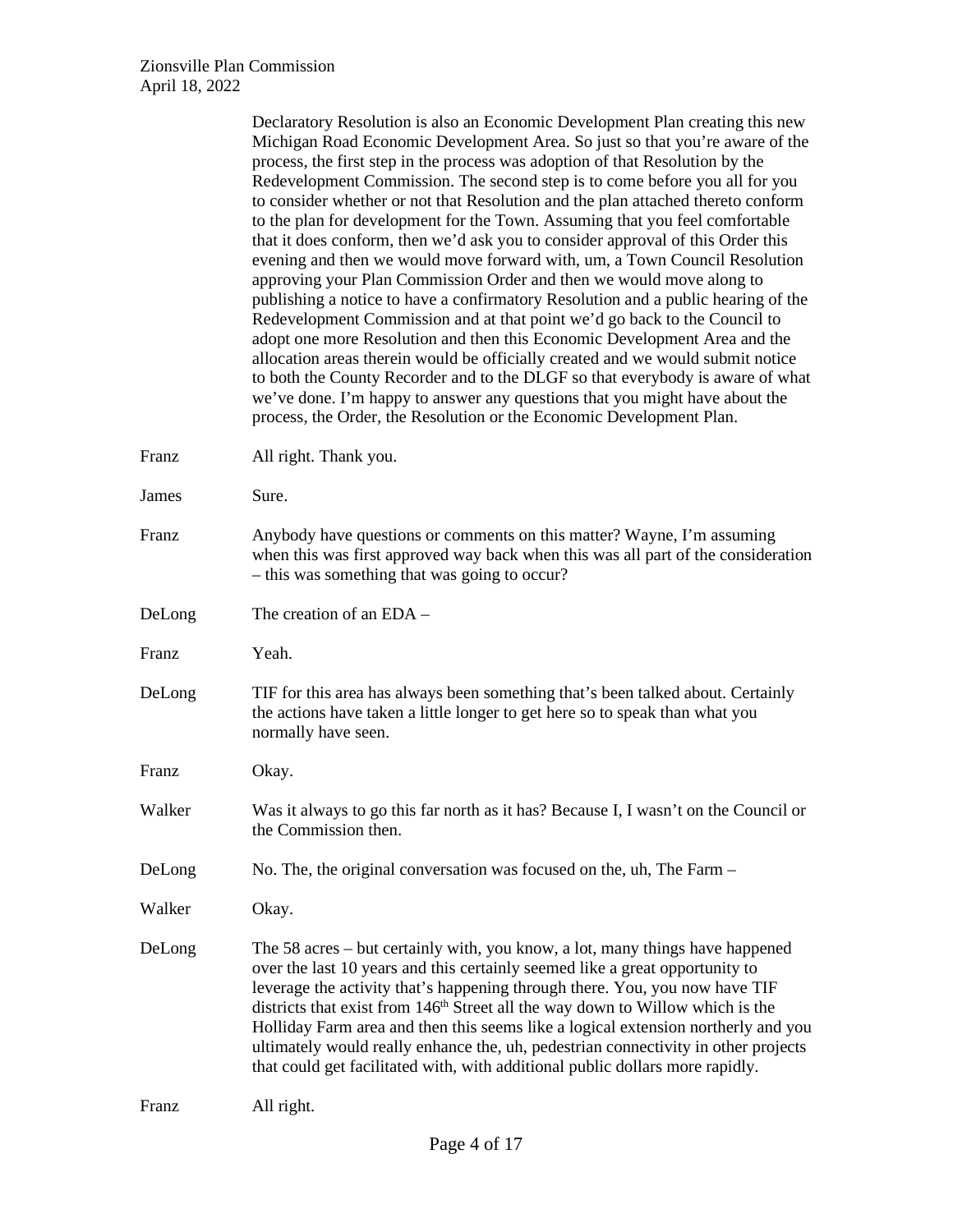Jones So here's kind of an odd question about this – because, obviously, we've been kind of going round and round with some of the stuff on Holliday Farms lately and one of the comments you made to me, Wayne, was about that with Holliday Farms and the TIF that was set up there they really haven't drawn any money down on that. Correct? DeLong That's correct. There's, there's an EDA but there has been no effort to date to work through a development agreement and ultimately results in a bond issuance. We certainly anticipate seeing that conversation possibly come to a conclusion this year with, uh, end-of-year bond issuance for Holliday Farms – Holliday Farms TIF. Jones And so what, what point does the Town get involved in the conversation that if we're granting all of this we can  $-$  I'll just be direct – extract some sort of what I'll call a public benefit? Um, and when I talk about the Holliday Farms piece, I'm talking about, you know, the, the talk of a bridge over  $421$  to connect the – our trails. Um, and I, I have the same concern as I read through this. I'm reading through this paragraph here that says incentive allows for the development of the PUD and there's all the gray verbiage, authentically Zionsville – you know, whatever that means, uh, you know, greenbelts, um, you know, for people to enjoy when visiting the site to grab dinner, walk the trail  $-$  it's just so much blah, blah, blah. At what point when we start creating these TIFs and putting these funds out there does the Town get in a position that we can actually get a benefit? DeLong Great questions and certainly the, the TIF districts that you have seen in the past have not been as aggressive in terms of split of the TIF dollars that are generated, uh, but certainly your original Economic Development Area for, for, for the downtown – the 900 acres that comprises that – I mean, you can count many public projects that have been created from that TIF from the, from the bridge over, over Eagle Creek at Lions Park to, uh, the Red Bridge enhancement south of, south of downtown, other public enhancements through that area. Specifically to Holliday Farms, the, the split that's envisioned was \$15 million towards the Holliday Farms project and then \$5 million for that civic enhancement just a bridge – I mean, the bridge was going to be \$4.3 million – probably escalated in price since 2019 – we're just going to guess that. Um, but in the meantime, Holliday Farms is populating faster than what was anticipated, therefore, the sewer flows are a bit more aggressive than what was contemplated, always knowing that we would have a sewer improvement project coming up, uh, that project is on the horizon a little bit earlier. Mr. Lantz gave a fantastic presentation on this on the, on the  $11<sup>th</sup>$ , uh, so to your point, there will be projects that will be generated out of the Holliday Farms TIF that are public improvements, um, I'm just going to say within the next three to five years – it will take us a little bit to pull up a flyover bridge. Certainly this project here of the gateway district as identified in your Economic Development Strategic Plan of 2012 certainly, uh, folks here from the Scannell Team Pittman Team are here with any specific details but, yes, uh, the reasoning to create this TIF district among other reasons the EDA, is to help further faster install pedestrian improvements along 421, along Michigan Road that might not all, you know, happen as quickly, for example, the, the connection at Willow to Holliday Farms there's actually a, a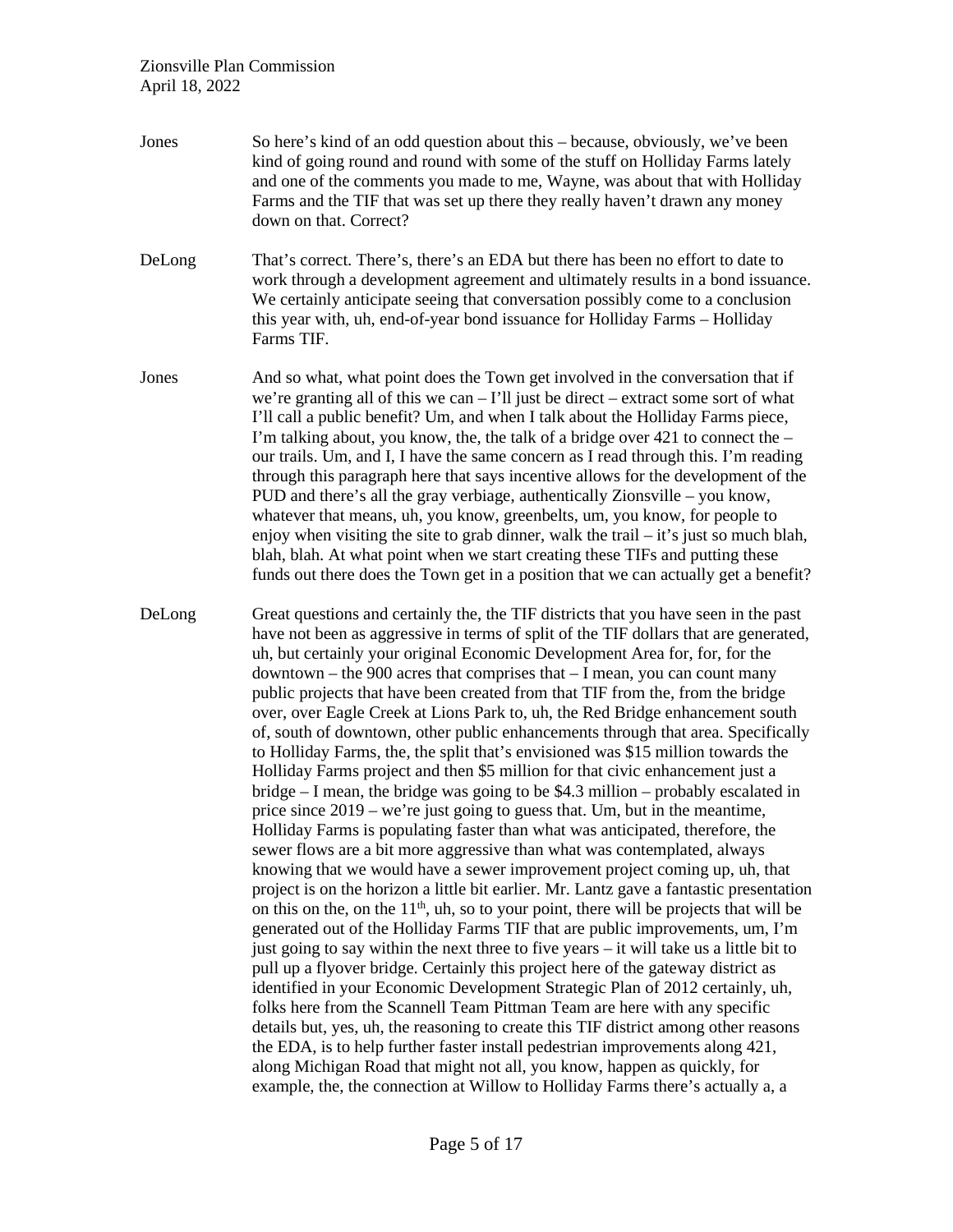|              | missing link that, uh, was not provided for by any project. Um, this is something<br>that would be more quickly remedied, uh, by, by having this EDA in place.                                                                                                                                                                                                                                                                |
|--------------|-------------------------------------------------------------------------------------------------------------------------------------------------------------------------------------------------------------------------------------------------------------------------------------------------------------------------------------------------------------------------------------------------------------------------------|
| Jones        | Yeah. In other words, it'll come at some point but it's $-$                                                                                                                                                                                                                                                                                                                                                                   |
| DeLong       | Sooner.                                                                                                                                                                                                                                                                                                                                                                                                                       |
| Jones        | Sooner rather than later.                                                                                                                                                                                                                                                                                                                                                                                                     |
| Franz        | Has the $-1$ 'm assuming the split's not been decided at this point in time?                                                                                                                                                                                                                                                                                                                                                  |
| DeLong       | Certainly in phase one of this project it's, it's very clear, um, as to how the<br>dollars would be allocated. Certainly a future, future issuances are, will have<br>more flexibility. Certainly if there's any specifics you'd like to hear about, uh, I<br>believe we, you know, our financial advisors are online, I believe that's the case,<br>and certainly, again, uh, the Scannell Pittman Team is, is here as well. |
| Franz        | Okay. Any further questions or comments? Would somebody like to make a<br>motion?                                                                                                                                                                                                                                                                                                                                             |
| DeLong       | And it could be for, for sake of, of process, um, Heather James, if there is a<br>positive motion here is that something, kind of, just a recommendation from you<br>as to what that language would look like?                                                                                                                                                                                                                |
| James        | Um, just a motion to approve the Order would be sufficient, Wayne.                                                                                                                                                                                                                                                                                                                                                            |
| Franz        | Okay.                                                                                                                                                                                                                                                                                                                                                                                                                         |
| DeLong       | Very good, thank you.                                                                                                                                                                                                                                                                                                                                                                                                         |
| Grabianowski | I move that we approve the Order.                                                                                                                                                                                                                                                                                                                                                                                             |
| Franz        | Is there a second?                                                                                                                                                                                                                                                                                                                                                                                                            |
| Walker       | Second.                                                                                                                                                                                                                                                                                                                                                                                                                       |
| Franz        | Any further discussion? All in favor signify by aye.                                                                                                                                                                                                                                                                                                                                                                          |
| All          | Aye.                                                                                                                                                                                                                                                                                                                                                                                                                          |
| Franz        | Opposed by nay.<br>[No response]                                                                                                                                                                                                                                                                                                                                                                                              |
|              | Motion is approved. So this will be forwarded to the Town Council?                                                                                                                                                                                                                                                                                                                                                            |
| DeLong       | Correct for their – we will look to place this on their May $2nd$ agenda.                                                                                                                                                                                                                                                                                                                                                     |
| Franz        | All right. Thank you.                                                                                                                                                                                                                                                                                                                                                                                                         |
| James        | Thank you all. Appreciate it.                                                                                                                                                                                                                                                                                                                                                                                                 |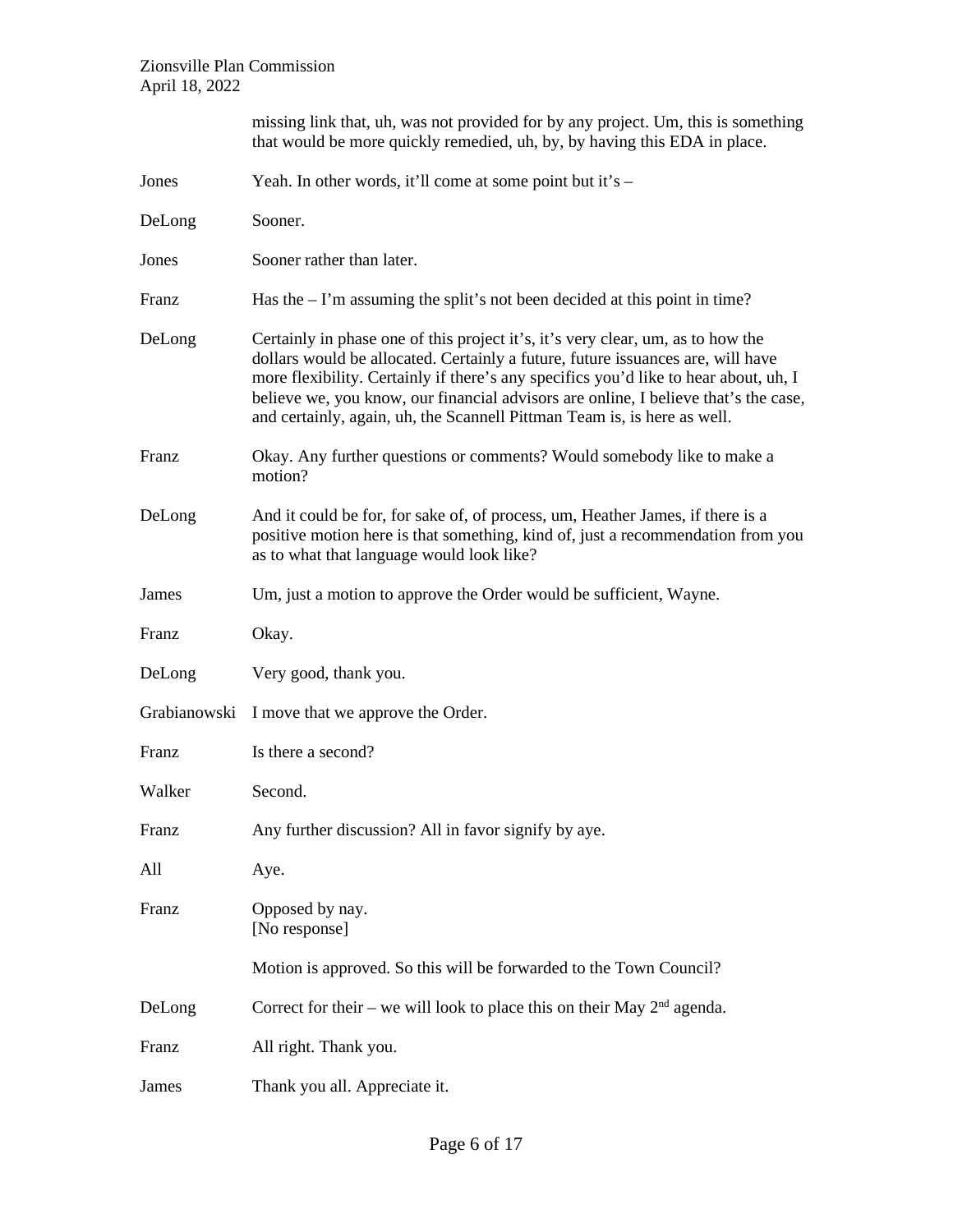Franz Next item on the docket is 2022-13-DP, Zionsville Presbyterian Church/Food Pantry, 4775 West 116<sup>th</sup> Street, Zionsville, Petition for Development Plan Approval of a  $\pm$ 5,600 square foot building to serve as a food pantry in the Urban (B-O) Urban Office Business District and within the Urban (MRO) Michigan Road Overlay Zoning District. Is the petitioner present? They online? Oh, you are? Okay. Come on up. Boyle I'm Mike Boyle, 8091 Crawfordsville Road, with, uh, Boyle Construction. We're the, uh, general contractor design build for the ZPC food pantry. This is Eileen Davis she is actually with, uh, ZPC. Franz Okay. Please proceed. Boyle Uh, so, yeah, what, we're, we're trying to  $-$  so for the proposed food pantry what we're looking to do is, uh, it's actually a 5,600 square foot building. It's a, um, um, wood framed, uh, building with a brick, uh, façade, um, that matches the, uh, church, um, brick veneer and, and, um, it has – basically it's, it's, uh, an area that has, uh, is mainly it has like, uh, cold storage for food and then dry foods, canned foods and whatnot. They have 8 to 10, um, volunteers that help out the people, you know, pick out their food, whatever, whatever necessities they do need and then they take them out to their cars and help them load it up. Uh, there's two bathrooms in, in it for, you know, for the use of the, you know, the people as well as the volunteers and there's a garage that would house just their, uh, food van – it's like an E2500 Ford van and then also they, they can use that to when they back up trucks to receive food and whatnot they can pull in there out of the elements and load it into their freezers. They, they have two walk-in coolers, uh, that will be, uh, in, in the building and then the other will actually be like a, like a freezer chest or refriger-chest, uh, type, uh, equipment and, and throughout and throughout the building and also then they'll have racks with all the dry foods, you know, for the, uh, you know, for the, for, for distribution. Franz Okay. Is there anybody here who would like to make a comment on this matter in person or online? All right. Staff report Roger. Kilmer Thank you. Um, Mr. Boyle did a fine job covering some of the basics. I'll go ahead and, and fill in some additional details for you. Uh, requested is Development Plan Approval for a 5,600 square foot building to serve as the food pantry, uh, for the church. Currently they operate this out of the existing, uh, building and it is a ministry that has grown where it is now warranting its own separate facility. Um, uh, this project, uh, while before you tonight is the Development Plan Approval, you should also be aware that they have filed for, um, two different development standards variances which will be heard by the Board of Zoning Appeals at the May meeting so any motion that you make tonight, uh, should you move to approve this will need to be conditioned upon approval of those BZA, uh, requests. Specifically, those two BZA requests, um, one is for the architectural design of the, of the, uh, food pantry. Um, this is a little unique to you, uh, because this is a requirement of the Michigan Road Overlay and on previous projects where this has come up, you have been able to address this through the waiver process. The difference in this case is that the Zionsville Presbyterian Church is in the urban section of the Michigan Road Overlay as opposed to the other cases that you've heard which have been in the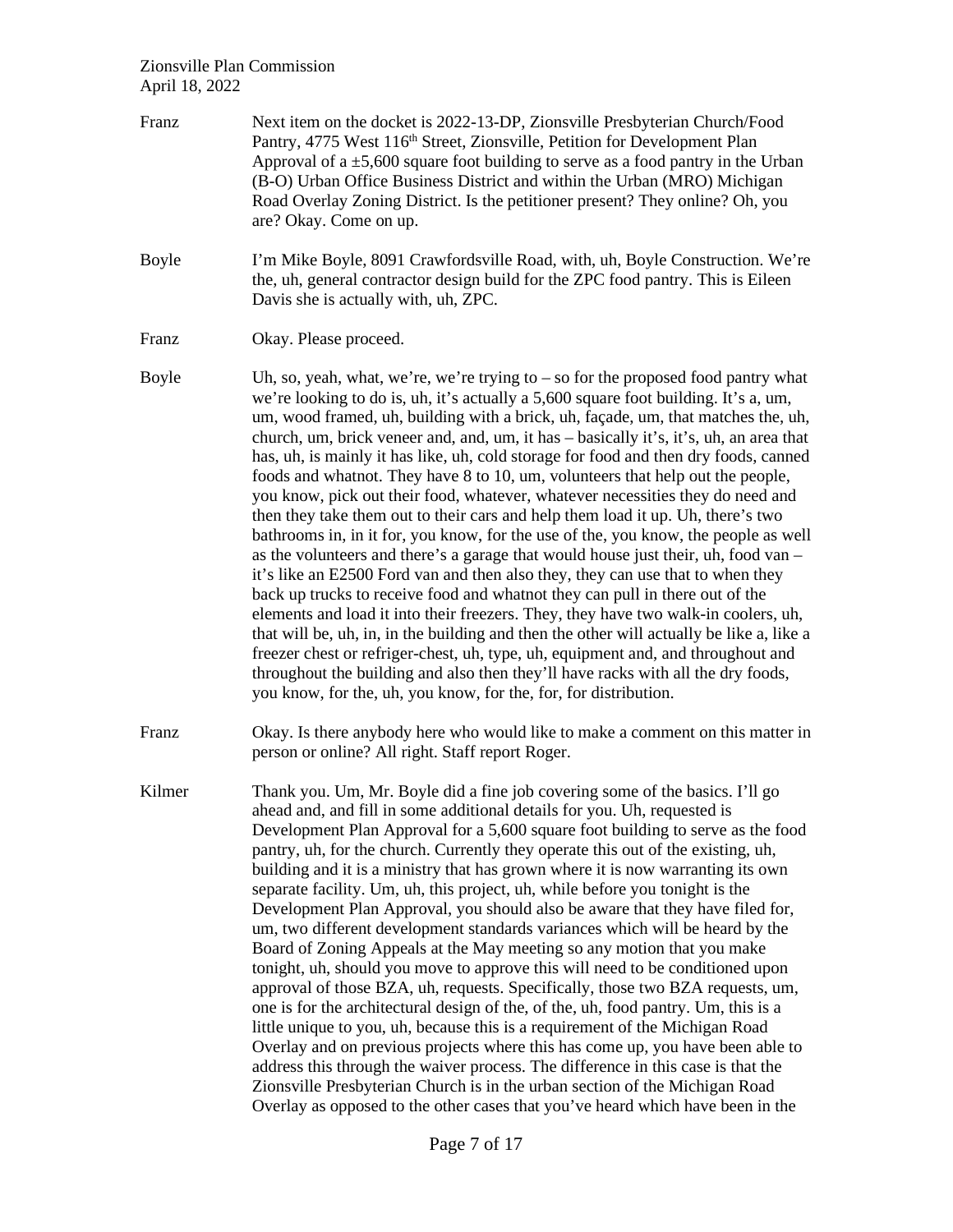|              | rural section of the Michigan Road Overlay. The rural section allows for this<br>requirement to be treated by the Plan Commission as a waiver item. The urban<br>section of the Michigan Road Overlay does not give that same flexibility to the<br>Plan Commission so, therefore, it will be a variance request that goes before the<br>BZA. The second, uh, development standards variance that they are going to<br>request, um, uh, for involves the greenbelt requirements of the Michigan Road<br>Overlay, specifically, the amount of plantings that, that run along Michigan<br>Road. Uh, the site, the, the way the building was constructed, uh, essentially does<br>allow for the required 30 foot width of greenbelt through that area and they've<br>provided for that but the amount of plantings within that area has changed since<br>when the, the church was first constructed to what is required now. They are<br>proposing appropriate landscaping around the food pantry building itself, uh, but<br>the variance request will be that additional plantings will not be required out in<br>the greenbelt area which is somewhat removed from the location of the food<br>pantry itself. So those are the, those are the two items that will be going before<br>the BZA, $um -$ |
|--------------|------------------------------------------------------------------------------------------------------------------------------------------------------------------------------------------------------------------------------------------------------------------------------------------------------------------------------------------------------------------------------------------------------------------------------------------------------------------------------------------------------------------------------------------------------------------------------------------------------------------------------------------------------------------------------------------------------------------------------------------------------------------------------------------------------------------------------------------------------------------------------------------------------------------------------------------------------------------------------------------------------------------------------------------------------------------------------------------------------------------------------------------------------------------------------------------------------------------------------------------------------------------------------------------------------|
| Lake         | On that second variance they just want to keep it status quo and not have to<br>upgrade to the new, newer standards?                                                                                                                                                                                                                                                                                                                                                                                                                                                                                                                                                                                                                                                                                                                                                                                                                                                                                                                                                                                                                                                                                                                                                                                 |
| Kilmer       | Yes sir.                                                                                                                                                                                                                                                                                                                                                                                                                                                                                                                                                                                                                                                                                                                                                                                                                                                                                                                                                                                                                                                                                                                                                                                                                                                                                             |
| Lake         | Okay.                                                                                                                                                                                                                                                                                                                                                                                                                                                                                                                                                                                                                                                                                                                                                                                                                                                                                                                                                                                                                                                                                                                                                                                                                                                                                                |
| Kilmer       | Yes sir.                                                                                                                                                                                                                                                                                                                                                                                                                                                                                                                                                                                                                                                                                                                                                                                                                                                                                                                                                                                                                                                                                                                                                                                                                                                                                             |
| Franz        | Because they're opening this up so to speak with this they have to get a waiver<br>on that?                                                                                                                                                                                                                                                                                                                                                                                                                                                                                                                                                                                                                                                                                                                                                                                                                                                                                                                                                                                                                                                                                                                                                                                                          |
| Kilmer       | Because they are doing new development –                                                                                                                                                                                                                                                                                                                                                                                                                                                                                                                                                                                                                                                                                                                                                                                                                                                                                                                                                                                                                                                                                                                                                                                                                                                             |
| Franz        | Right.                                                                                                                                                                                                                                                                                                                                                                                                                                                                                                                                                                                                                                                                                                                                                                                                                                                                                                                                                                                                                                                                                                                                                                                                                                                                                               |
| Kilmer       | On their site that now exposes the entire site $-$                                                                                                                                                                                                                                                                                                                                                                                                                                                                                                                                                                                                                                                                                                                                                                                                                                                                                                                                                                                                                                                                                                                                                                                                                                                   |
| Franz        | Okay.                                                                                                                                                                                                                                                                                                                                                                                                                                                                                                                                                                                                                                                                                                                                                                                                                                                                                                                                                                                                                                                                                                                                                                                                                                                                                                |
| Kilmer       | To the current development standards.                                                                                                                                                                                                                                                                                                                                                                                                                                                                                                                                                                                                                                                                                                                                                                                                                                                                                                                                                                                                                                                                                                                                                                                                                                                                |
| Franz        | Okay.                                                                                                                                                                                                                                                                                                                                                                                                                                                                                                                                                                                                                                                                                                                                                                                                                                                                                                                                                                                                                                                                                                                                                                                                                                                                                                |
| Kilmer       | So with, with that brief or flyover, staff does recommend approval of this<br>Development Plan for a 5,600 square foot building to serve as the food pantry.<br>I'm glad to answer any questions you might have.                                                                                                                                                                                                                                                                                                                                                                                                                                                                                                                                                                                                                                                                                                                                                                                                                                                                                                                                                                                                                                                                                     |
| Franz        | All right. Thank you. At this point is there any questions or comments from any<br>of the members of the Plan Commission?                                                                                                                                                                                                                                                                                                                                                                                                                                                                                                                                                                                                                                                                                                                                                                                                                                                                                                                                                                                                                                                                                                                                                                            |
| Grabianowski | I want to commend the Presbyterian Church. That's been, it's been a wonderful<br>ministry in the county. It really has been.                                                                                                                                                                                                                                                                                                                                                                                                                                                                                                                                                                                                                                                                                                                                                                                                                                                                                                                                                                                                                                                                                                                                                                         |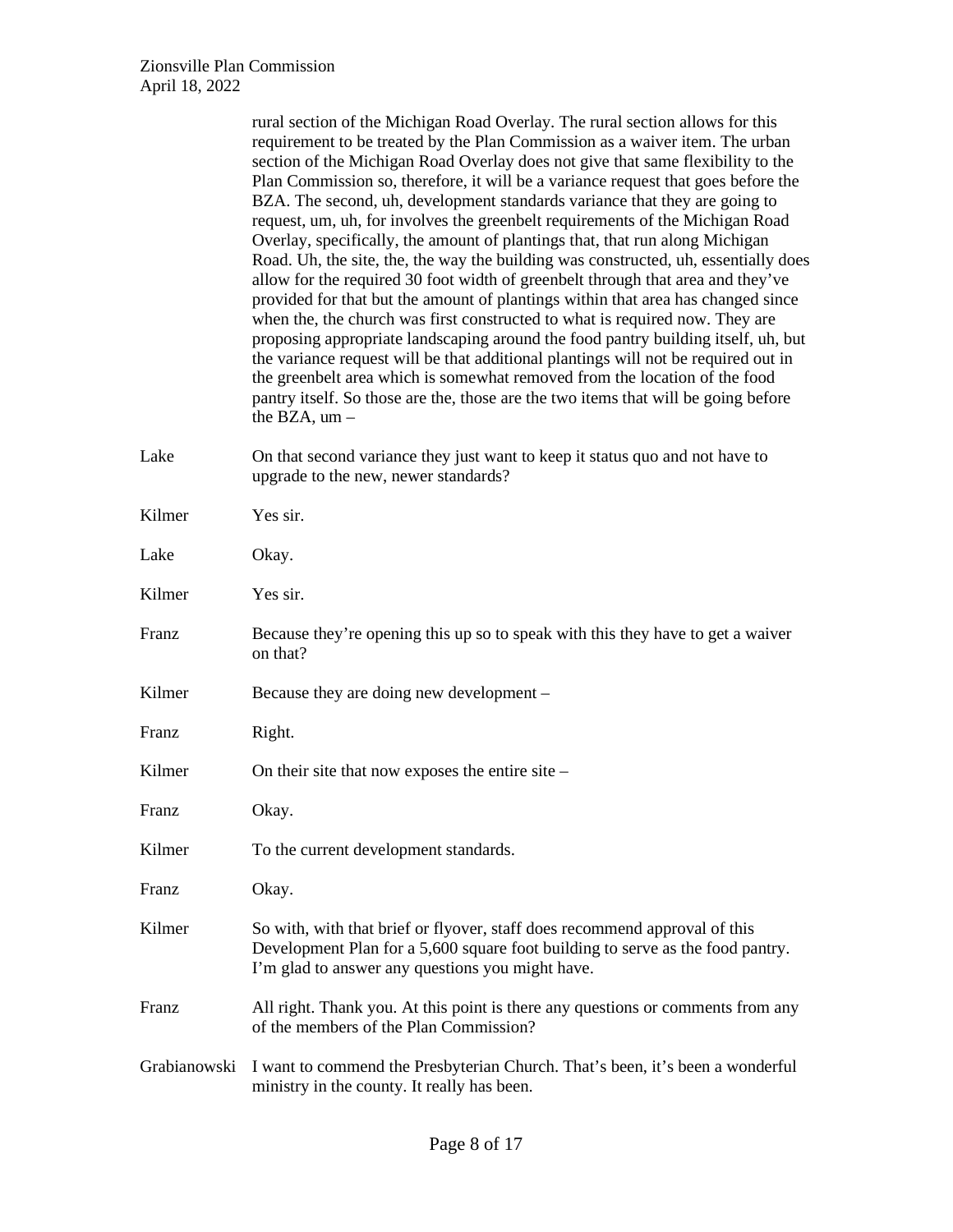| 11111101704        |                                                                                                                                                                                                                                                                                                                                                                                                                                                                                                                                                                                                                          |
|--------------------|--------------------------------------------------------------------------------------------------------------------------------------------------------------------------------------------------------------------------------------------------------------------------------------------------------------------------------------------------------------------------------------------------------------------------------------------------------------------------------------------------------------------------------------------------------------------------------------------------------------------------|
| Madrick            | I second that.                                                                                                                                                                                                                                                                                                                                                                                                                                                                                                                                                                                                           |
| Walker             | And count me in too.                                                                                                                                                                                                                                                                                                                                                                                                                                                                                                                                                                                                     |
| Davis              | Thank you.                                                                                                                                                                                                                                                                                                                                                                                                                                                                                                                                                                                                               |
| Franz              | Any further questions or comments? If not, is there a motion on this matter?                                                                                                                                                                                                                                                                                                                                                                                                                                                                                                                                             |
| Lake               | I move that Docket Number 2022-13-DP, a Development Plan for a 5,600±<br>square foot building to serve as a food pantry in the Urban Office Business Urban<br>B-O District and within the Urban Michigan Road Corridor Overlay Zone be<br>approved based on the Findings of Fact in the staff report and the staff<br>recommendations, the submitted Findings of Fact subject to resolution of<br>outstanding review items identified by the Engineering Review Memo in Exhibit<br>5 of the staff report and subject to approval of the two requested development<br>standards variances by the Board of Zoning Appeals. |
| Franz              | Is there a second?                                                                                                                                                                                                                                                                                                                                                                                                                                                                                                                                                                                                       |
| Grabianowski       | Second                                                                                                                                                                                                                                                                                                                                                                                                                                                                                                                                                                                                                   |
| Franz              | Any further discussion? If there is none, all in favor signify by aye.                                                                                                                                                                                                                                                                                                                                                                                                                                                                                                                                                   |
| All                | Aye.                                                                                                                                                                                                                                                                                                                                                                                                                                                                                                                                                                                                                     |
| Franz              | Opposed by nay.<br>[No response]                                                                                                                                                                                                                                                                                                                                                                                                                                                                                                                                                                                         |
|                    | Motion carries 6-0. Thank you very much.                                                                                                                                                                                                                                                                                                                                                                                                                                                                                                                                                                                 |
| <b>Boyle/Davis</b> | Thank you.                                                                                                                                                                                                                                                                                                                                                                                                                                                                                                                                                                                                               |
| Franz              | Next on the docket is 2022-16-DPA, Tim Lai/COhatch Modification, 75 North<br>Main Street, Zionsville, Petition for the Modification of the Development Plan<br>regarding building elevations in the (VBD) Village Business Zoning District. Is<br>the petitioner present? Online? Okay. Please proceed. Name and address. Thanks.                                                                                                                                                                                                                                                                                        |
| Lai                | Hi, um, good evening. Uh, my name is Tim Lai. I'm the architect of the project.<br>Um, um, my address is, uh, uh, 401, uh. West Town Street, Columbus, Ohio.                                                                                                                                                                                                                                                                                                                                                                                                                                                             |
| Franz              | All right. Thank you. Please proceed.                                                                                                                                                                                                                                                                                                                                                                                                                                                                                                                                                                                    |
| Lai                | Um, do you want me to kind of talk about the project in general?                                                                                                                                                                                                                                                                                                                                                                                                                                                                                                                                                         |
| Franz              | Yeah. I mean, just what the petition request is, reasons why, etc.                                                                                                                                                                                                                                                                                                                                                                                                                                                                                                                                                       |
| Lai                | I see. So, uh, okay, that's that's fine. That's cool. So, um, so this is actually a,<br>um, um, a project that we got approved about a year ago. Um, it's um, actually<br>you guys probably noticed, uh, it's, uh, the COhatch, uh, building, um, that we<br>just got the temporary occupancy for the CO hatch, uh, side, uh, and, uh, the, um,<br>the North High Brewing side, the restaurant side, is kind of finishing, uh, as, as                                                                                                                                                                                    |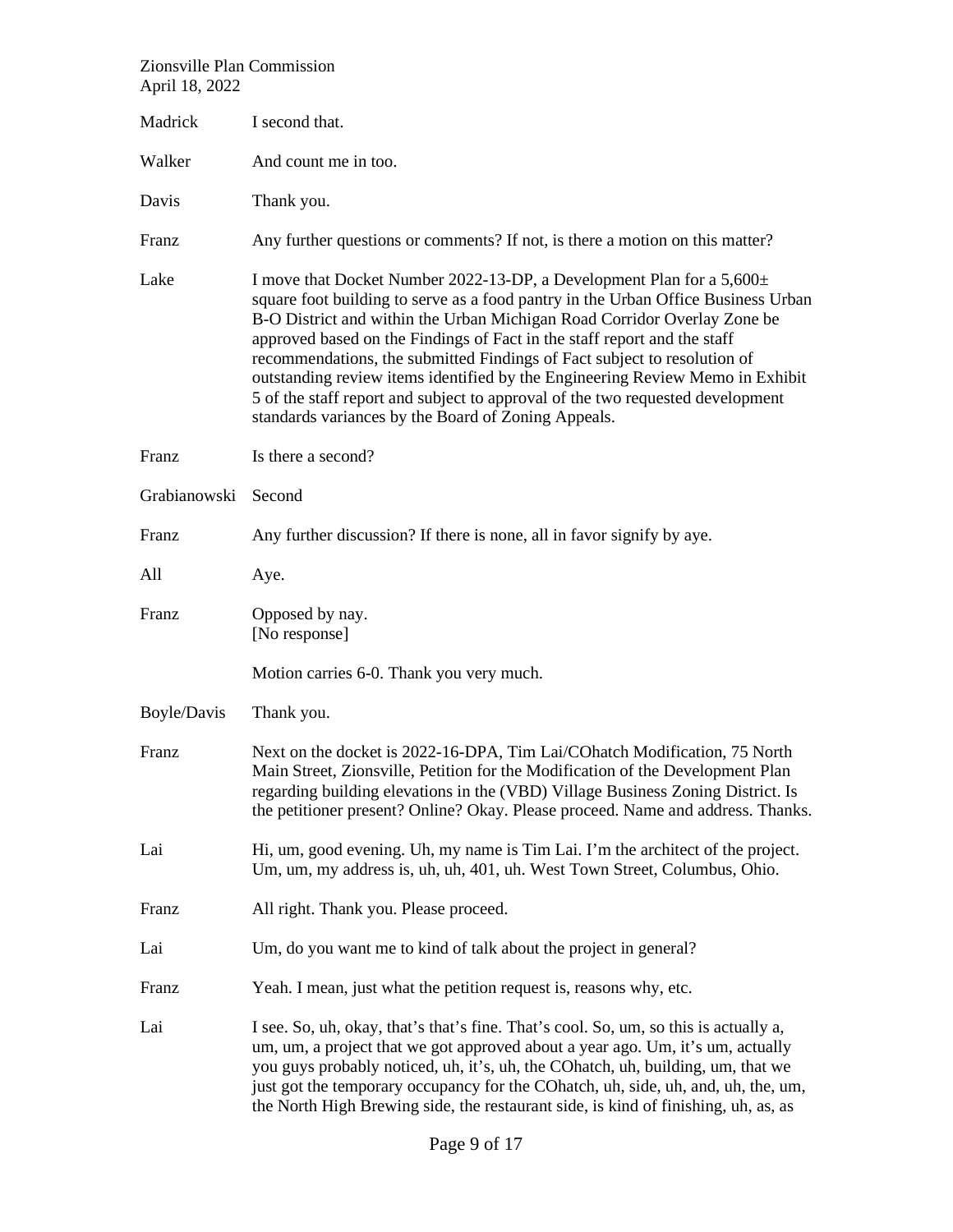we speak. The, um, one of the main reason why we come back, um, for this, uh, small revision is because, um, when we submitted, originally submitted for the approval, some of the engineering was not completed and, um, and, uh, especially the, um, the rooftop unit, uh, at the back of the building, um, that needed to be added on because of the restaurant use, um, and, uh, so we, um, we have to add, you know, a rooftop unit basically on the back on the, on the east side, uh, of the building and, uh, and there is some, uh, disconnect, uh, with the, uh, with the revision when we filed for it and so, anyway, so now we are coming back to, um, to present, um, a basically an updated design package of, of, um, of the, of the site plan and the, and the exterior elevation. Uh, and that's kind of the majority of it is really that rooftop unit and how we propose to, screen part of it and, and, and leave the outer part somewhat open so that we can actually preserve the view of the, uh, of the circular, uh, window on the, on the east side, um, as a suggestion from, from a neighbor, um, through, uh, communication with our construction team. Uh, there's some minor, um, adjustment also on the site plan that we have to add a, uh, a small kind of, uh, rim, uh, in the patio area just because the elevation was, was quite a bit different than what we originally, um, anticipated so we have to add that for code reason really, uh, and then there's a couple of planter that we changed the colors. Um, and there's also some downspout configuration that we have to do, uh, uh, make adjustment, uh, from the original design because of the, um, because just the way the, the, the roof and the, the roof drains, uh, is needed to, to, to be adjusted. So that's kind of the, the main thing, um, for, for the package.

Franz All right. Thank you. Uh, is there anybody in the public who would like to comment on this matter? Online? No? Roger, staff report. Thanks.

Kilmer Thank you. Uh, as Mr. Lai, um, mentioned, uh, the project before you is Development Plan Amendments, uh, for the COhatch project. Uh, just to provide you a little bit of a history, back on May 17 of 2021 the Plan Commission approved, uh, Docket Number 2020-19-DP. That was for the renovation of a 10,800 square foot mixed use building, uh, which is now known as the COhatch project. Uh, the petitioner is requesting to amend the, the plans and primarily the building elevations, uh, that were approved at that meeting, uh, due to, um, uh, some modifications they've had to make during the construction process. Um, the, there are really four items that I highlighted within the staff report, uh, four, the four largest items of the, uh, um, modifications. One is the addition of the rooftop unit, uh, on, on the, uh, rear or east façade, um, and they are proposing a screening element to that rooftop unit, as Mr. Lai mentioned, uh, around a portion of it because they've had conversations with a neighbor who asked essentially don't screen the whole thing because we would prefer to be able to see the round window on the rear façade and so they have, uh, accommodated that request and that is what is reflected within your packet. Uh, the second, uh, uh, item that I mentioned is really, second and third kind of go together, is that the, uh, screening materials for, um, the, the dumpster enclosure and also the, um, uh, mechanical yard on the, on the property had been proposed to be vertically mounted composite material. Uh, they've changed that to a horizontally mounted wooden material, uh, in both locations and then finally the, the, uh, last item I noted was that the previously approved planter boxes would be changed from a wooden material to a black metal product. Uh, the location of these planter boxes would be, uh, essential on the south side of the outdoor dining area providing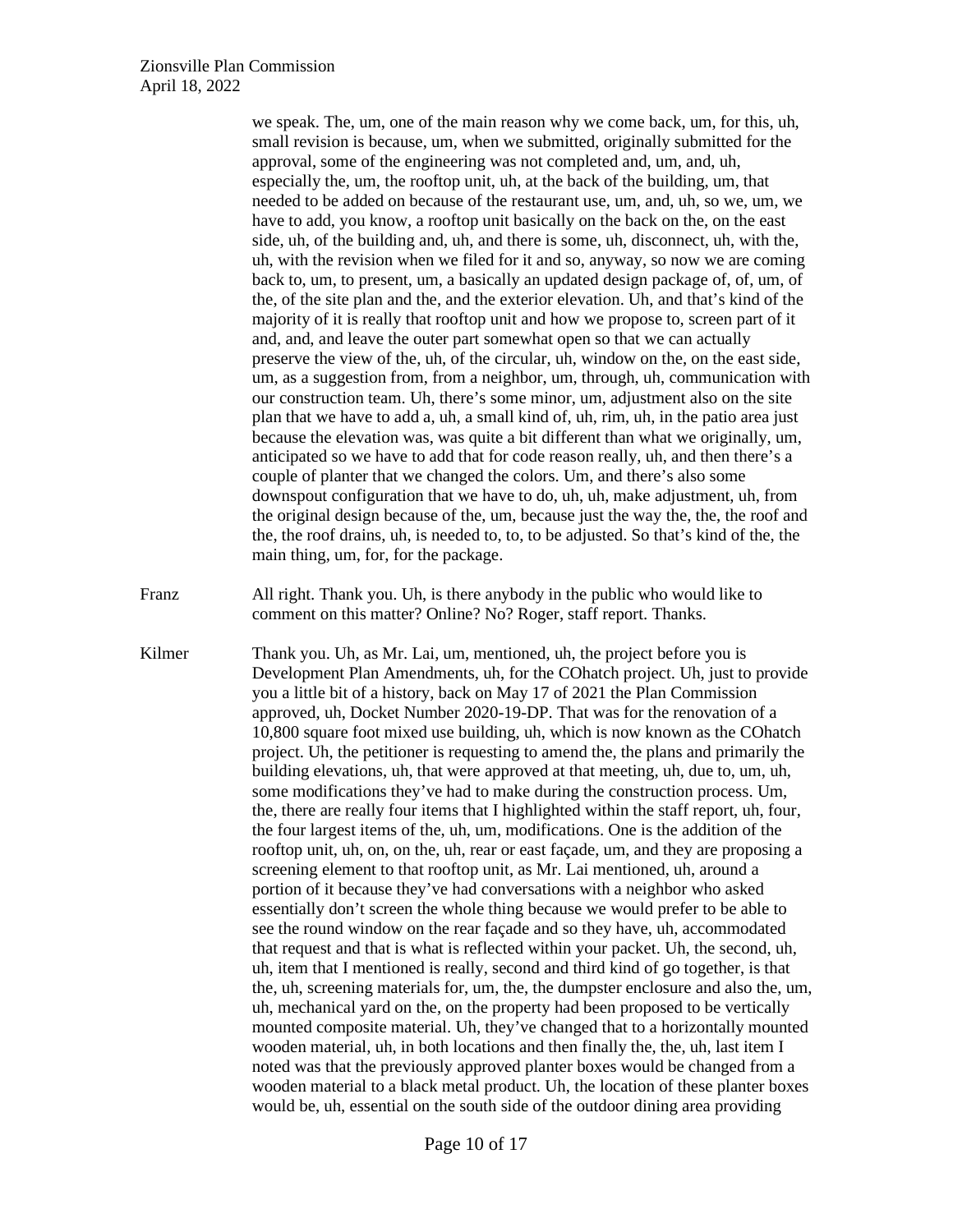|        | somewhat of a buffer between the seating area and an adjacent alley. Um, staff<br>does recommend approval of the Development Plan Amendments, uh, for this, in<br>this petition. I'd be glad to answer any questions you might have.                                                                                                                                                                                                                                                                                                                                                                                                                                                                                                                                                                                                                                                                                                                                                                                                                                                                                                                                                                                                                                |
|--------|---------------------------------------------------------------------------------------------------------------------------------------------------------------------------------------------------------------------------------------------------------------------------------------------------------------------------------------------------------------------------------------------------------------------------------------------------------------------------------------------------------------------------------------------------------------------------------------------------------------------------------------------------------------------------------------------------------------------------------------------------------------------------------------------------------------------------------------------------------------------------------------------------------------------------------------------------------------------------------------------------------------------------------------------------------------------------------------------------------------------------------------------------------------------------------------------------------------------------------------------------------------------|
| Franz  | All right. Thank you. At this point is there any questions or comments?                                                                                                                                                                                                                                                                                                                                                                                                                                                                                                                                                                                                                                                                                                                                                                                                                                                                                                                                                                                                                                                                                                                                                                                             |
| Lake   | Sure. Uh, what material are you, what type of wood, I guess I should say, are you<br>planning to, uh, use for the screen wall and what finish will it have around the<br>mechanical units?                                                                                                                                                                                                                                                                                                                                                                                                                                                                                                                                                                                                                                                                                                                                                                                                                                                                                                                                                                                                                                                                          |
| Lai    | Uh, sure. So, um, the, the screen actually, um, because we do need to maintain<br>some kind of ventilation requirement so it is not a solid screen, uh, it is, as you<br>can see in the drawing, it's, there's active frames to it and the wood components<br>of it is actually going to wrap with a, a, um, a tube steel, uh, structure, uh, for, uh,<br>for, for the structural, uh, stability. And, um, so the wood components of that,<br>um, would be a, um, would be a, I believe it's a painted cedar so there are two<br>colors to it one is the frame and the other is the, uh, we call it the lattice, which is<br>the open portion of the, of the wood frame, um, the color of that would be<br>painted to match the, the existing building. The existing building would basically<br>have a white trim for all the trim work and then have a kind of a, a taupe color for<br>the siding part of it. So it would match that basically. So the frame would be a<br>white color to match and then the, the $\frac{35:50}{2}$ would be the beige/taupe<br>colors if you will and then there's also railing around it for the open portion it.<br>That would be a tube steel and that would be painted, uh, a kind of a, a warm, uh,<br>dark grey basically. |
| Lake   | Yeah. Painted cedar was really what I was concerned about versus treated<br>lumber.                                                                                                                                                                                                                                                                                                                                                                                                                                                                                                                                                                                                                                                                                                                                                                                                                                                                                                                                                                                                                                                                                                                                                                                 |
| Lai    | Right.                                                                                                                                                                                                                                                                                                                                                                                                                                                                                                                                                                                                                                                                                                                                                                                                                                                                                                                                                                                                                                                                                                                                                                                                                                                              |
| Lake   | Thank you.                                                                                                                                                                                                                                                                                                                                                                                                                                                                                                                                                                                                                                                                                                                                                                                                                                                                                                                                                                                                                                                                                                                                                                                                                                                          |
| Franz  | Roger, if this wasn't the rooftop unit in that would this have come back to us or<br>would the other be viewed as minor and could be handled administratively?                                                                                                                                                                                                                                                                                                                                                                                                                                                                                                                                                                                                                                                                                                                                                                                                                                                                                                                                                                                                                                                                                                      |
| Kilmer | The, the rooftop unit on its own would have probably brought this back $-$                                                                                                                                                                                                                                                                                                                                                                                                                                                                                                                                                                                                                                                                                                                                                                                                                                                                                                                                                                                                                                                                                                                                                                                          |
| Franz  | Right.                                                                                                                                                                                                                                                                                                                                                                                                                                                                                                                                                                                                                                                                                                                                                                                                                                                                                                                                                                                                                                                                                                                                                                                                                                                              |
| Kilmer | As a, as a major, uh, change for you and the other items on their own it is<br>possible they would've qualified as a minor.                                                                                                                                                                                                                                                                                                                                                                                                                                                                                                                                                                                                                                                                                                                                                                                                                                                                                                                                                                                                                                                                                                                                         |
| Franz  | Okay.                                                                                                                                                                                                                                                                                                                                                                                                                                                                                                                                                                                                                                                                                                                                                                                                                                                                                                                                                                                                                                                                                                                                                                                                                                                               |
| Kilmer | But, but when we saw the accumulative effect of everything –                                                                                                                                                                                                                                                                                                                                                                                                                                                                                                                                                                                                                                                                                                                                                                                                                                                                                                                                                                                                                                                                                                                                                                                                        |
| Franz  | No, I, I mean, I was just -                                                                                                                                                                                                                                                                                                                                                                                                                                                                                                                                                                                                                                                                                                                                                                                                                                                                                                                                                                                                                                                                                                                                                                                                                                         |
| Kilmer | 36:54 bringing that back.                                                                                                                                                                                                                                                                                                                                                                                                                                                                                                                                                                                                                                                                                                                                                                                                                                                                                                                                                                                                                                                                                                                                                                                                                                           |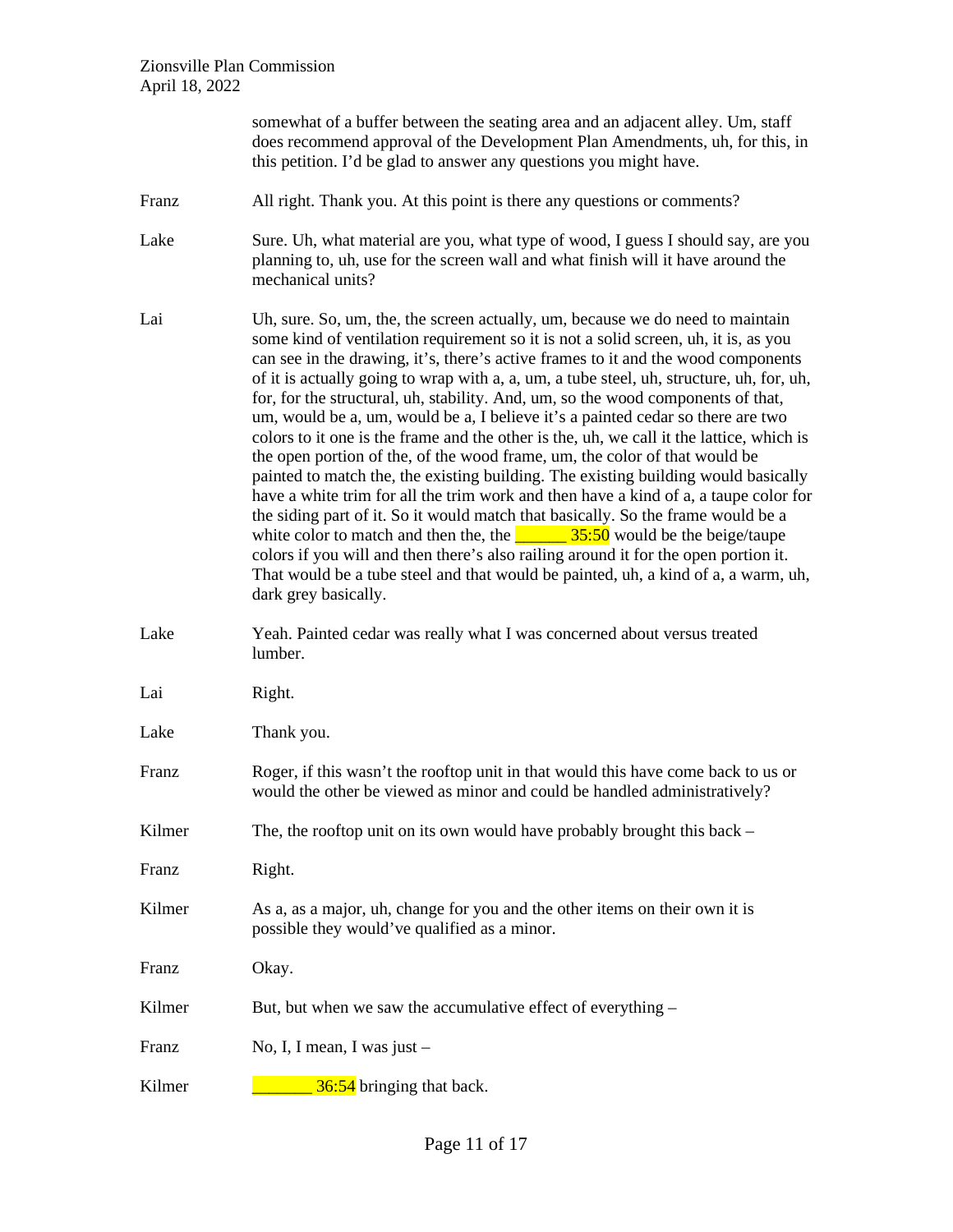| Franz  | Curious so about that. I figured it was primarily driven by the rooftop unit. Okay.                                                                                                                                                                                                                                                                                                                                                                                                                                                                                                                                                                                                                                                                                                                                                                                                                                                                                                                                                                                                                                                                                                                                  |
|--------|----------------------------------------------------------------------------------------------------------------------------------------------------------------------------------------------------------------------------------------------------------------------------------------------------------------------------------------------------------------------------------------------------------------------------------------------------------------------------------------------------------------------------------------------------------------------------------------------------------------------------------------------------------------------------------------------------------------------------------------------------------------------------------------------------------------------------------------------------------------------------------------------------------------------------------------------------------------------------------------------------------------------------------------------------------------------------------------------------------------------------------------------------------------------------------------------------------------------|
| Lake   | I feel like the flower box change is an upgrade just from a maintenance<br>standpoint. To have the metal there. They're going to have less maintenance than<br>a, a painted wood that's got soil in it -                                                                                                                                                                                                                                                                                                                                                                                                                                                                                                                                                                                                                                                                                                                                                                                                                                                                                                                                                                                                             |
| Franz  | Yeah.                                                                                                                                                                                                                                                                                                                                                                                                                                                                                                                                                                                                                                                                                                                                                                                                                                                                                                                                                                                                                                                                                                                                                                                                                |
| Lake   | That's getting watered all the time. $So -$                                                                                                                                                                                                                                                                                                                                                                                                                                                                                                                                                                                                                                                                                                                                                                                                                                                                                                                                                                                                                                                                                                                                                                          |
| Franz  | All right. Any other questions or comments? Can we have a motion on this<br>matter?                                                                                                                                                                                                                                                                                                                                                                                                                                                                                                                                                                                                                                                                                                                                                                                                                                                                                                                                                                                                                                                                                                                                  |
| Lake   | I move that Docket Number 2022-16-DPA, Development Plan<br>Amendment/Modification for the modifications of the previously approved<br>Development Plan Docket Number 2021-19-DP being in the Village Business<br>District (VBD) be approved based on the Findings in the staff report, staff<br>recommendation, materials as presented and the submitted Findings of Fact.                                                                                                                                                                                                                                                                                                                                                                                                                                                                                                                                                                                                                                                                                                                                                                                                                                           |
| Franz  | Is there a second?                                                                                                                                                                                                                                                                                                                                                                                                                                                                                                                                                                                                                                                                                                                                                                                                                                                                                                                                                                                                                                                                                                                                                                                                   |
| Jones  | Second.                                                                                                                                                                                                                                                                                                                                                                                                                                                                                                                                                                                                                                                                                                                                                                                                                                                                                                                                                                                                                                                                                                                                                                                                              |
| Franz  | Any further discussion or comment? If not, all those in favor signify by aye.                                                                                                                                                                                                                                                                                                                                                                                                                                                                                                                                                                                                                                                                                                                                                                                                                                                                                                                                                                                                                                                                                                                                        |
| All    | Aye.                                                                                                                                                                                                                                                                                                                                                                                                                                                                                                                                                                                                                                                                                                                                                                                                                                                                                                                                                                                                                                                                                                                                                                                                                 |
| Franz  | Opposed by nay.<br>[No response]                                                                                                                                                                                                                                                                                                                                                                                                                                                                                                                                                                                                                                                                                                                                                                                                                                                                                                                                                                                                                                                                                                                                                                                     |
|        | Motion carries 6-0. Thank you.                                                                                                                                                                                                                                                                                                                                                                                                                                                                                                                                                                                                                                                                                                                                                                                                                                                                                                                                                                                                                                                                                                                                                                                       |
| Lai    | Thank you very much.                                                                                                                                                                                                                                                                                                                                                                                                                                                                                                                                                                                                                                                                                                                                                                                                                                                                                                                                                                                                                                                                                                                                                                                                 |
| Franz  | Additional items on the docket to discuss is the 2022 filing schedule. Wayne,<br>Roger? Who's going to handle that?                                                                                                                                                                                                                                                                                                                                                                                                                                                                                                                                                                                                                                                                                                                                                                                                                                                                                                                                                                                                                                                                                                  |
| DeLong | Certainly, I actually have two quick items to, to walk you through. First is the, is<br>the listed item 2022 filing schedule. Certainly this, this body may recall in, in<br>2010 certainly there is a, a very strong attitude and then it continues to still carry<br>forward of, of to give the information and, and the picture that the Town of<br>Zionsville is open for business. And certainly one of your actions at that time was<br>to move your BZA to monthly meetings instead of, uh, bi-monthly. So that's sort<br>of a representation of how, how times have changed. Now you have these bodies<br>and Boards that are meeting two nights in a row, heavy caseloads – these actions<br>probably will continue on, that intensity, and coupling that with the Plan<br>Commission historically receiving matters from the staff that may have ample<br>amount of items that are still open ended from a petitioner, uh, but certainly we,<br>that is left to petitioner to remedy, uh, prior to receiving a building permit.<br>Certainly the action of the enhanced caseload coupled against all of these other<br>items that are left open ended to be addressed during a final permit review is, uh, |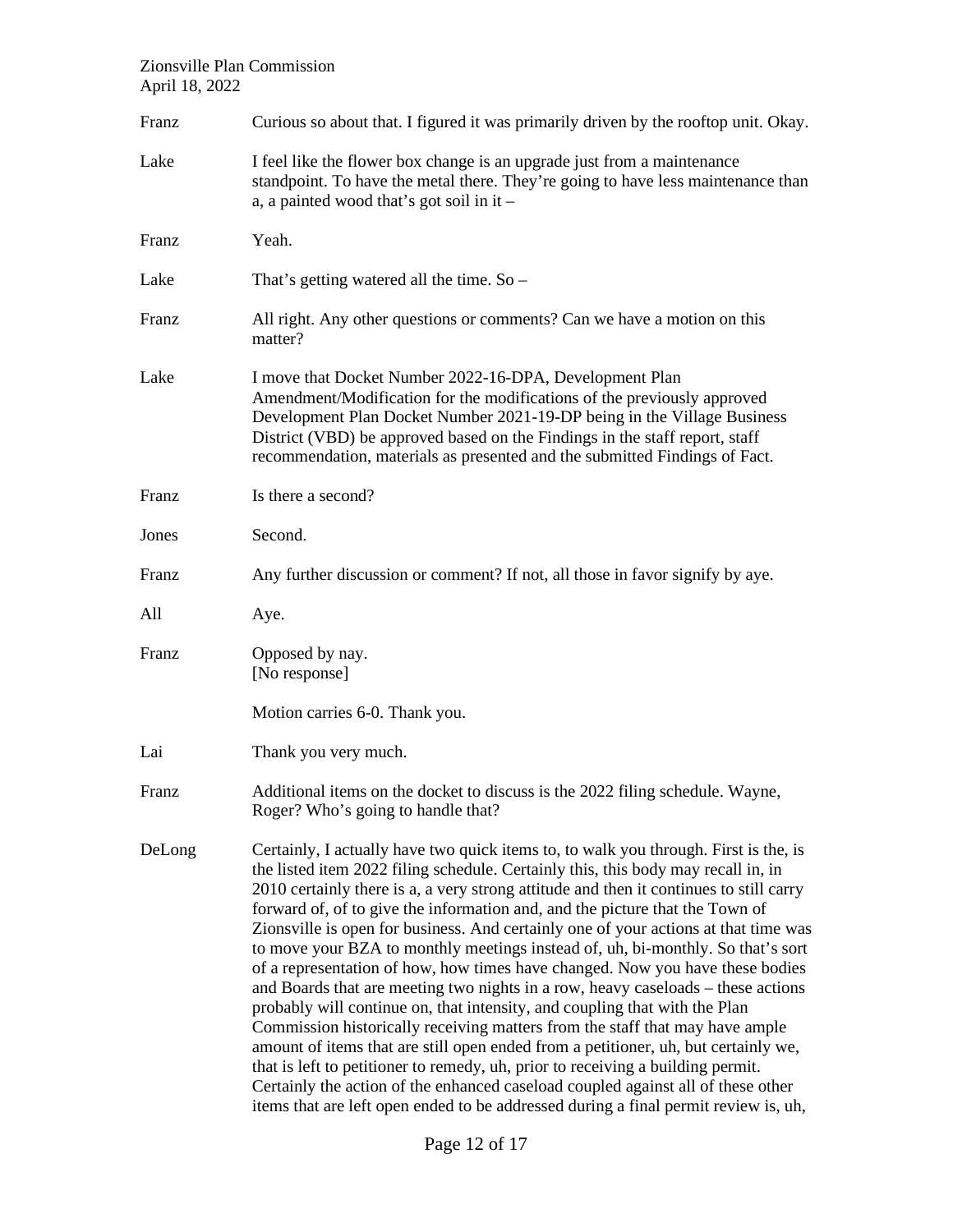taxing the system a little, a little too much and then coupling that against, coupling that against, uh, the, the caseload just generally speaking. So certainly outlining for you that, you know, looking for your support of, of some concepts first, uh, the petitions that we bring to you will be more finalized. Uh, they will have less open-ended items, um, certainly working with petitioners to exercise, uh, bringing you more petitions that are ready to go so to speak, um, certainly working with petitioners so they understand that. Uh, secondly, is the idea of lengthening your timeline from the time the petition comes in until the time it actually comes to a hearing and this is to allow staff to work, uh, more diligently to prepare this matter for ultimately a hearing and also to allow petitioner to have, uh, things better put together. Uh, the 30-day time window that we've given ourselves, uh, is rapid, um, is not typical for the market in terms of petition processing so we feel like with these two, uh, ideas coupled together, um, certainly the community will have better products to, uh, hear about at the petition process because they will feel higher confidence in the number of items that, uh, need to be, uh, addressed. Certainly, um, with your support of these, of these concepts, we'll move forward, uh, anything from, uh, amendments to your rules of procedure, to modifications, to, to schedules and, and somewhere in there, um, is the opportunity to just move to first class notice for, for, uh, for the, the mailings, uh, just making that a codified portion of your rules of procedure now. So there's a couple of things, improvements just for the petition process and, and moving things forward that way. So that's the conclusion of this first, uh, discussion topic.

Franz And the goal of this would be potentially to reduce continuance, continuations?

- DeLong Certainly can be an outcome. Uh, it seems like an overall enhancement to the program to have, uh, projects that are more ready to go so to speak, uh, less likely to be continued, uh, and public seeing petitions that are, are more complete and allowing staff to have more time to more thoroughly review projects.
- Franz And then you would go through the rules of procedure and mod, I mean, recommend modifications then we'd have to pass that?
- DeLong If there are any.
- Franz Right.
- DeLong Yeah.
- Franz So this really would be for more for 2023 or would you try to capture it for 2022?
- DeLong We're going to look at it today.
- Franz Okay.
- Clutter In my experience, it's very common to from the time of filing until you get to the Plan Commission or BZA to have 60 days and you guys are at 40-45.
- DeLong Yeah.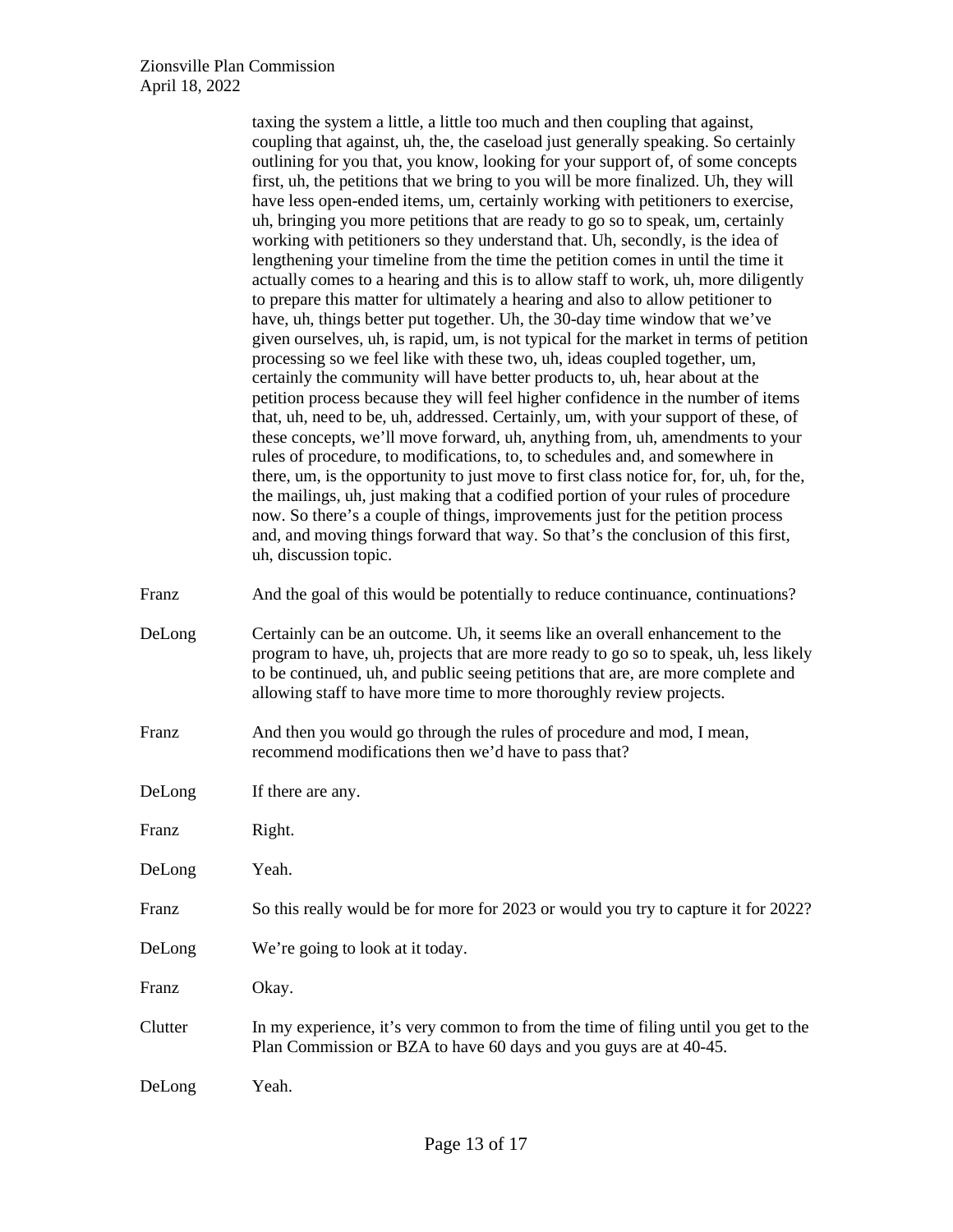- Clutter So that extra two weeks can go a long way in resolving a lot of these outstanding issues before you actually hear it.
- Franz So you would just move up the initial filing date?
- DeLong Right. If it's as simple as that then we would take care of that internally. I mean, yes, we've always brought your filing schedule to you just so you're aware of all the steps. So these are things that we'll make these adjustments and talk about it next month.
- Franz Okay.
- Lake As an architect, I will tell you that you may get through your issues in that time period but you're going to get less finalized plans and drawings submitted to you because of the amount of time that we have from when a project starts to when it needs to be filed for you guys to review to when we need to get permits and what the client is willing to pay for before they get approval. So, you may resolve more of your issues but the drawings and stuff that we're going to be looking at may be less developed than they would otherwise be. I'm not suggesting we don't do it because I fully understand the time that you guys need – just understand that this doesn't, while it fixes lots of things, there are also potentially some drawbacks, um, to this.
- Franz And even if you tell somebody that it's not, this is not ready to go I mean, just like, I mean, they can have their day in court whether it's ready or not.
- Clutter Uh huh.
- Franz It's essentially a right.
- DeLong Correct. This doesn't change the rules and certainly as, as Board members have pointed out before, uh, there's different levels of clarity that are offered by drawings, um, and that, ultimately, if, if the petitioner wants to push the ball forward, uh, absent staff's suggestions, um, certainly sometimes projects that are in front of you, uh, that are less than fully ready to go.
- Franz Okay. Would this take a motion or is this just something that he can –
- Clutter Yeah I think it's, just a concurrence that Wayne and Roger will look at these and see what changes –
- Franz Okay.
- Clutter Might be necessary to incorporate those types of things and then bring it back to you for more formal approvals.
- Franz Okay. Sounds good. What was the other item that –
- DeLong Uh, certainly back on an email that we sent out earlier as a direct result of the Town Council's actions this morning, uh, on the  $18<sup>th</sup>$  at their meeting, uh, referencing, uh, a project that they've had conversations about in Creekside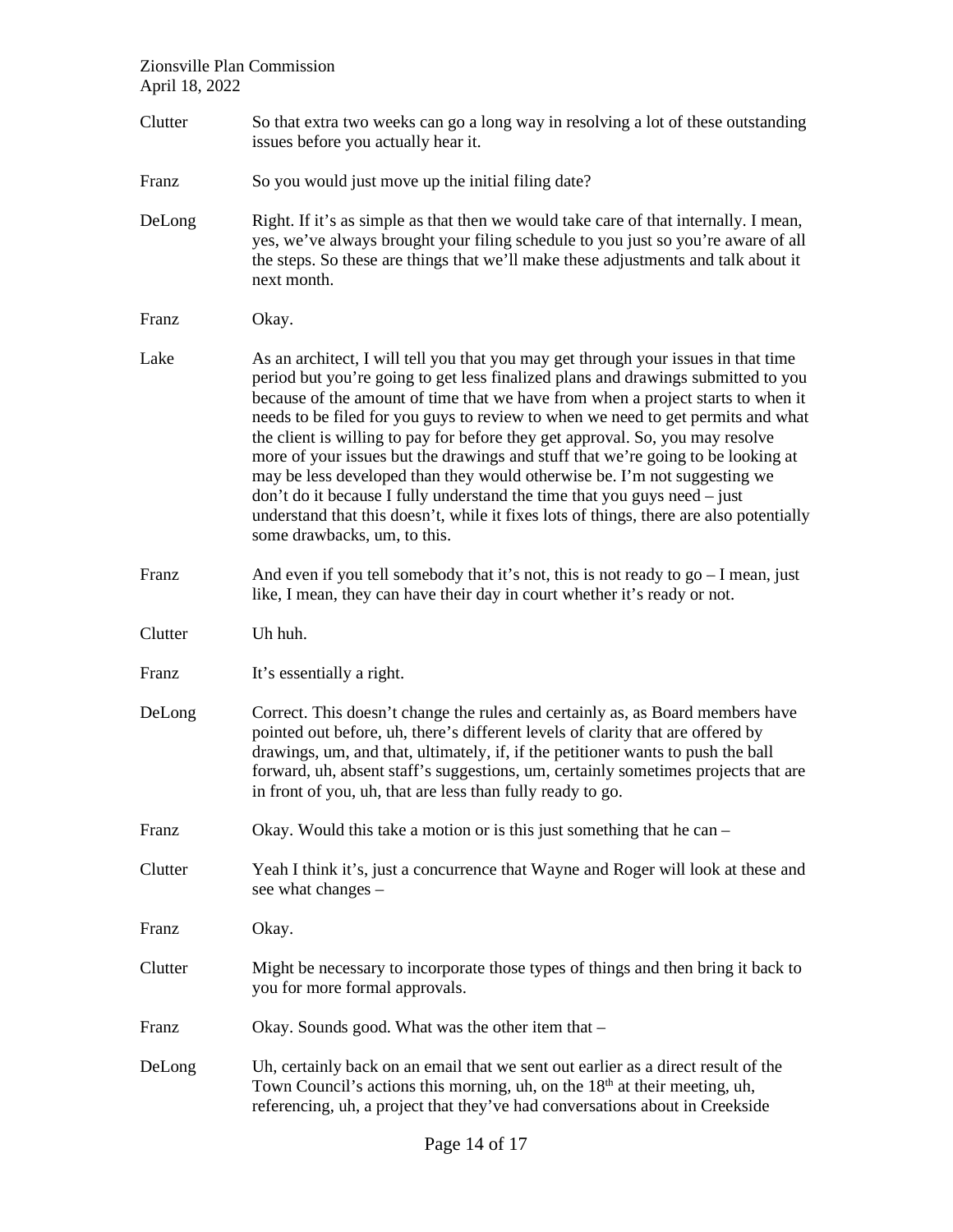|         | Corporate Park Lots 10 and 11, uh, Graham Rahal has a, has a business interest,<br>uh, in Brownsburg and that same business, business interest would be something<br>that would relocate potentially or expand, uh, to Zionsville and certainly that<br>conversation has engaged the, the Redevelopment Commission. Uh, this was a<br>presentation that was offered to them on March 28 <sup>th</sup> , uh, you can fully see the<br>slide show that was offered and the, and the YouTube videos. Certainly it was<br>mentioned at the Town Council this morning because it's also well known that<br>the use, the combination of uses, does not fully fit the PUD as it's written today.<br>Uh, therefore, uh, if this project, uh, is to receive any consideration, uh, it would<br>require the, uh, the PUD to be updated, uh, to encapsulate the, uh, the land uses<br>that the, the Town will have the land uses that are, that are in the mix.                                                                               |
|---------|------------------------------------------------------------------------------------------------------------------------------------------------------------------------------------------------------------------------------------------------------------------------------------------------------------------------------------------------------------------------------------------------------------------------------------------------------------------------------------------------------------------------------------------------------------------------------------------------------------------------------------------------------------------------------------------------------------------------------------------------------------------------------------------------------------------------------------------------------------------------------------------------------------------------------------------------------------------------------------------------------------------------------------|
| Franz   | And the process there would be the Town Council would request a change that<br>would come to us and then we would –                                                                                                                                                                                                                                                                                                                                                                                                                                                                                                                                                                                                                                                                                                                                                                                                                                                                                                                |
| DeLong  | Well there's a number of different ways. I mean certainly, certainly -                                                                                                                                                                                                                                                                                                                                                                                                                                                                                                                                                                                                                                                                                                                                                                                                                                                                                                                                                             |
| Clutter | That's one way.                                                                                                                                                                                                                                                                                                                                                                                                                                                                                                                                                                                                                                                                                                                                                                                                                                                                                                                                                                                                                    |
| DeLong  | Certainly this morning the Town Council, uh, made the statement that it did. Um,<br>at least Town Council President, uh, Plunkett. I, I did provide direction to Mr.<br>Plunkett where I thought very specifically as to, um, what wording could be used.<br>You may recall that you have seen, uh, both this, this happened two times prior,<br>uh, at least in my tenure here, uh, with the Calico Corners site and more recently<br>with the, uh, the Cato site. Um, certainly, um, certainly the Plan Commission if it<br>does not view this morning's, uh, discussion as, uh, direction to commence with<br>the, the rezoning, certainly the Plan Commission, uh, in support, um, of the, of<br>the interest of the Town Council as represented in the video and certainly the, the<br>interest as indicated in the, uh, the RDC's video, uh, from the body could, could<br>ask staff to commence with that rezoning activity. This was something that<br>would come back to your docket, uh, for, uh, for your June meeting. |
| Franz   | Would a, would a formal request from the Town Council, would that take a<br>motion or $-$                                                                                                                                                                                                                                                                                                                                                                                                                                                                                                                                                                                                                                                                                                                                                                                                                                                                                                                                          |
| Clutter | It, it would for the Town Council to do it but as Wayne mentioned, you can do it<br>on your own.                                                                                                                                                                                                                                                                                                                                                                                                                                                                                                                                                                                                                                                                                                                                                                                                                                                                                                                                   |
| Franz   | Okay.                                                                                                                                                                                                                                                                                                                                                                                                                                                                                                                                                                                                                                                                                                                                                                                                                                                                                                                                                                                                                              |
| Clutter | Um, so that's one of, one of the different options. The Town Council can<br>formally move to, to have you -                                                                                                                                                                                                                                                                                                                                                                                                                                                                                                                                                                                                                                                                                                                                                                                                                                                                                                                        |
| Franz   | Okay.                                                                                                                                                                                                                                                                                                                                                                                                                                                                                                                                                                                                                                                                                                                                                                                                                                                                                                                                                                                                                              |
| Clutter | Proceed forward with that but the Plan Commission has had authority statutorily<br>to do it on their own also -                                                                                                                                                                                                                                                                                                                                                                                                                                                                                                                                                                                                                                                                                                                                                                                                                                                                                                                    |
| Franz   | Okay.                                                                                                                                                                                                                                                                                                                                                                                                                                                                                                                                                                                                                                                                                                                                                                                                                                                                                                                                                                                                                              |
| Clutter | If you're so inclined.                                                                                                                                                                                                                                                                                                                                                                                                                                                                                                                                                                                                                                                                                                                                                                                                                                                                                                                                                                                                             |
|         |                                                                                                                                                                                                                                                                                                                                                                                                                                                                                                                                                                                                                                                                                                                                                                                                                                                                                                                                                                                                                                    |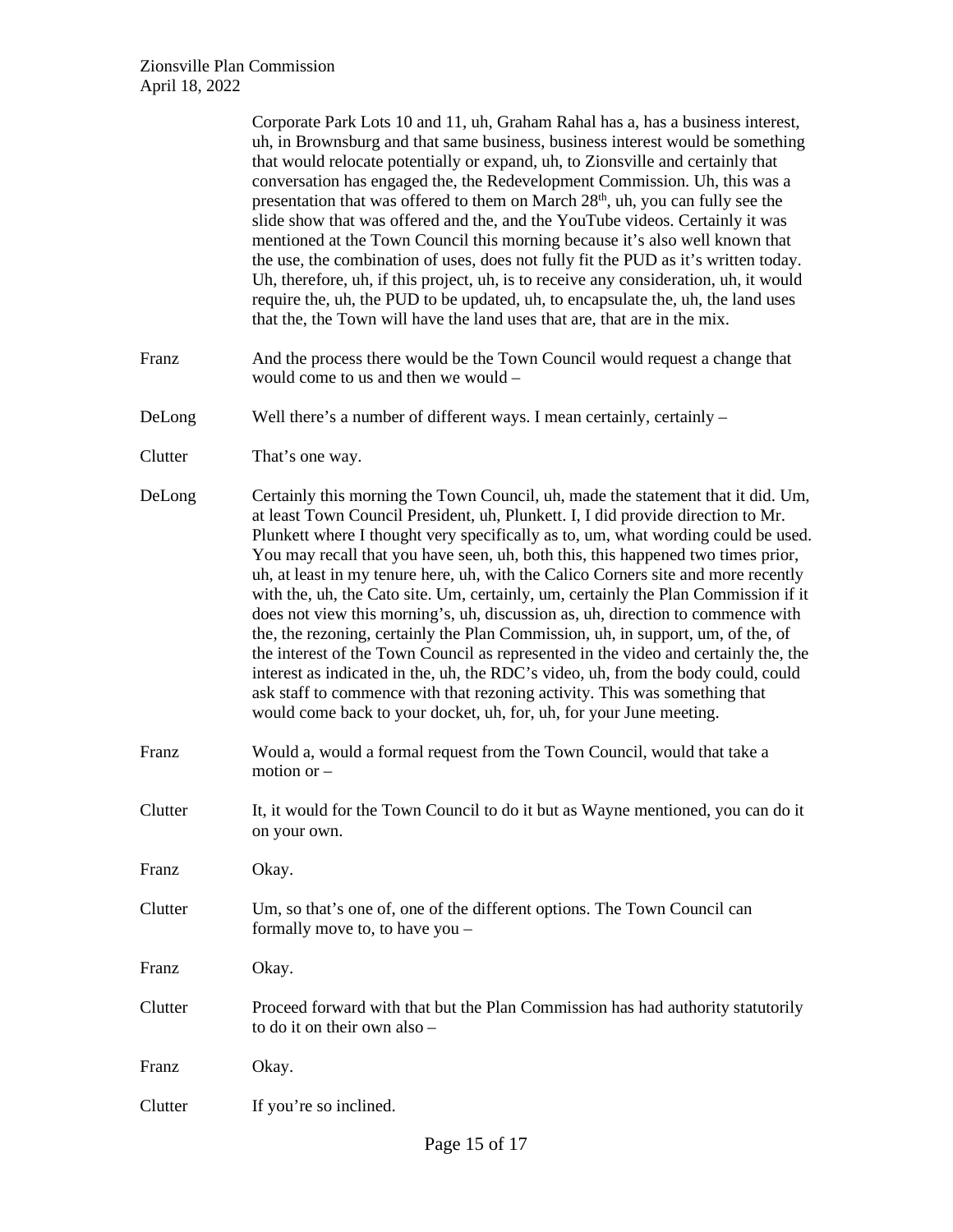| Franz        | Discussions/thoughts?                                                                                                                                                                                                                                                                                                                                                                                                                                                                                                                                                                                                                                                                                                                                                                                                                                                                                                                                                                                                                                                                                     |
|--------------|-----------------------------------------------------------------------------------------------------------------------------------------------------------------------------------------------------------------------------------------------------------------------------------------------------------------------------------------------------------------------------------------------------------------------------------------------------------------------------------------------------------------------------------------------------------------------------------------------------------------------------------------------------------------------------------------------------------------------------------------------------------------------------------------------------------------------------------------------------------------------------------------------------------------------------------------------------------------------------------------------------------------------------------------------------------------------------------------------------------|
| Walker       | I printed that off. It's really interesting. I had seen some things they had in<br>Brownsburg because I was down there with some other leads and so I thought I<br>wonder if they would be moving any of that up here. It looks pretty neat.                                                                                                                                                                                                                                                                                                                                                                                                                                                                                                                                                                                                                                                                                                                                                                                                                                                              |
| Jones        | And just what parts of the PUD are we needing to modify?                                                                                                                                                                                                                                                                                                                                                                                                                                                                                                                                                                                                                                                                                                                                                                                                                                                                                                                                                                                                                                                  |
| DeLong       | Well certainly on Lots 10 and 11 at a minimum, um, full retail is not something<br>that is, uh, permitted by right. Certainly on Lots 10 and 11 it envisions a use and<br>you could have accessory retail such as a first floor restaurant or a bank<br>component or a coffee shop. Um, it does not fully speak to stand-alone buildings<br>that are 100% retail. So that's just one of a few, uh, examples.                                                                                                                                                                                                                                                                                                                                                                                                                                                                                                                                                                                                                                                                                              |
| Lake         | I would say some of the architectural standards too that don't, you know, don't fit<br>with $-$ I would even say the Zionsville theme for in talking about pediments and<br>columns and stuff that's not – we don't see in the Zionsville theme let alone<br>would see in a commercial building in that area either. I would just say that if<br>we're going to make an accommodation for them that we try and look at the<br>entire site because I know that, uh, some of the things that they're going to want<br>from a materiality or a use may also be able to be adapted in other areas of the<br>site and I would hate to give them, uh, a different standard than everybody else is<br>held to.                                                                                                                                                                                                                                                                                                                                                                                                   |
| DeLong       | Yeah certainly that's a great point. We, and in Creekside right now as the RDC's<br>agenda last month indicated and certainly their agenda will indicate this month,<br>there are, there is strong interest in almost every lot in Creekside and almost<br>every lot in Creekside could benefit – any remaining open lot/for sale lot – uh,<br>could benefit from some PUD modifications. In looking at a PUD that is 6, 7<br>years old at this time and certainly any document needs to be refreshed, yes that<br>document has been refreshed four times, I believe, since it was written. Um,<br>zoning ordinances should constantly be updated to constantly adapting to<br>innovation and certainly also constantly adapting to market pressures and<br>changes and this is representative of that based on Town Council's conversations<br>certainly they are focused on that. There are other opportunities here to look at<br>the remainder of the park in terms of other opportunities to modify zoning to be<br>more reflective of market and we would certainly look to take advantage of that. |
| Franz        | And if we wanted to direct Wayne and his team to start that, I mean, drafting that<br>we would make a motion for that, correct?                                                                                                                                                                                                                                                                                                                                                                                                                                                                                                                                                                                                                                                                                                                                                                                                                                                                                                                                                                           |
| Clutter      | Correct sir.                                                                                                                                                                                                                                                                                                                                                                                                                                                                                                                                                                                                                                                                                                                                                                                                                                                                                                                                                                                                                                                                                              |
| Franz        | Anybody's thoughts on this?                                                                                                                                                                                                                                                                                                                                                                                                                                                                                                                                                                                                                                                                                                                                                                                                                                                                                                                                                                                                                                                                               |
| Grabianowski | I think moving sooner than later is probably a good thing.                                                                                                                                                                                                                                                                                                                                                                                                                                                                                                                                                                                                                                                                                                                                                                                                                                                                                                                                                                                                                                                |
| Franz        | Yeah.                                                                                                                                                                                                                                                                                                                                                                                                                                                                                                                                                                                                                                                                                                                                                                                                                                                                                                                                                                                                                                                                                                     |
| Lake         | I think to Wayne's comment there's a lot of activity in the park –                                                                                                                                                                                                                                                                                                                                                                                                                                                                                                                                                                                                                                                                                                                                                                                                                                                                                                                                                                                                                                        |